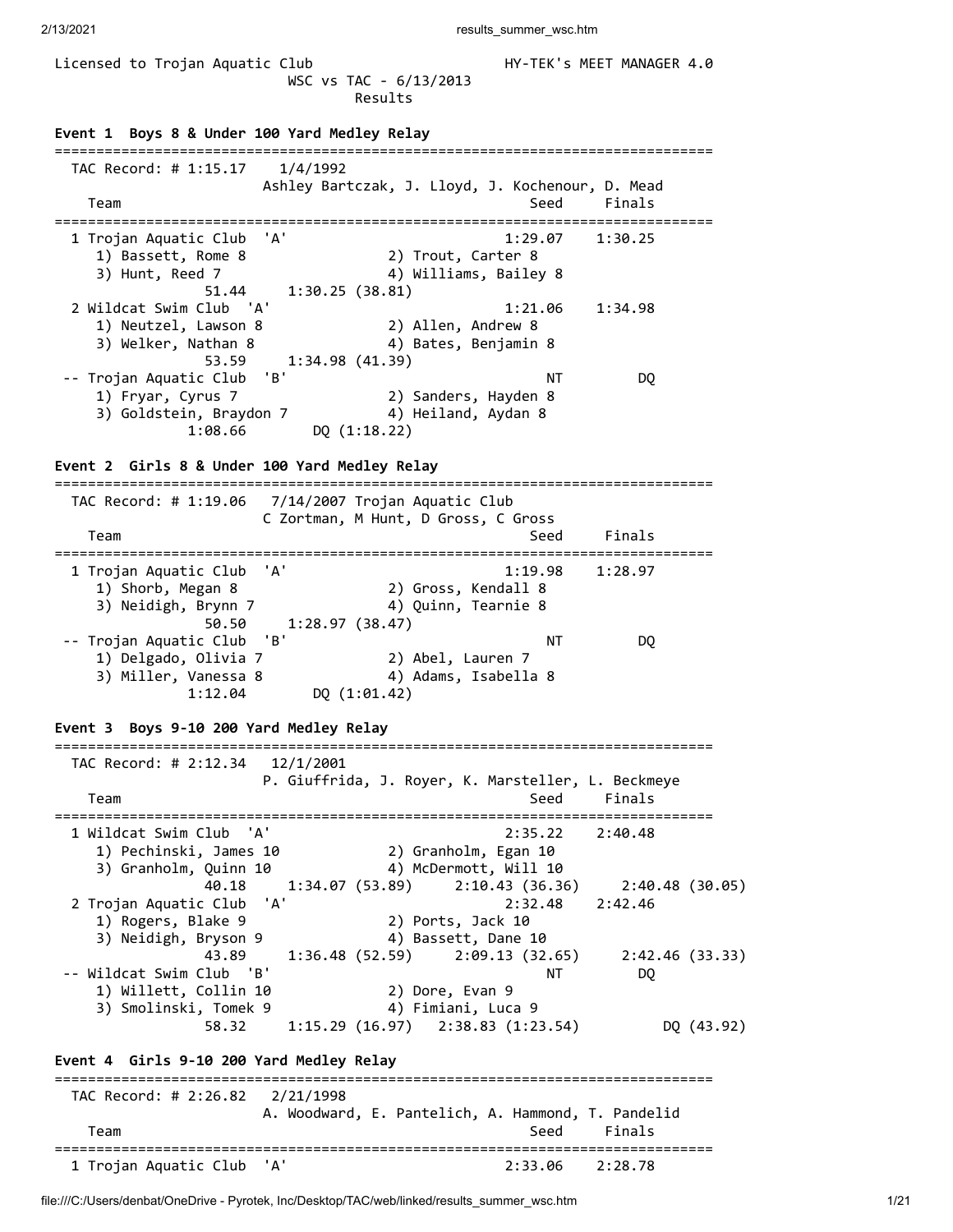1) Trout, Riley E 10 2) Stell, Julia 10 3) Hunt, Savannah 9 4) Lonergan, Megan 9 36.00 1:16.98 (40.98) 1:54.31 (37.33) 2:28.78 (34.47) 2 Wildcat Swim Club 'A' 2:26.99 2:31.88 1) Ohl, Sydney 9 2) Woods, Jianna 9 3) Welker, Sydney 10 4) Brockway, Langley 9 40.66 1:25.66 (45.00) 1:58.46 (32.80) 2:31.88 (33.42) -- Wildcat Swim Club 'D' NT XDQ 1) Trumble, Samantha 9 2) Thornley, Lily 9 3) Kramer, Myckenzie 10 4) Arcieri, Mia 10 45.92 2:32.21 (1:46.29) 3:27.34 (55.13) DQ (59.30) -- Wildcat Swim Club 'B' NT NT DQ 1) Rinehart, Natalie 9 2) Locondro, Marissa 10 3) Miller, Hannah 10 4) Miller, Kristen 10 45.57 1:36.98 (51.41) 2:23.16 (46.18) DQ (38.84) -- Wildcat Swim Club 'C' NT XDQ 1) Cunningham, Georgia 9 2) Poff, Hannah 10 3) Raine, Rachel 10 4) McHenry, Sophia 9 1:08.07 2:02.26 (54.19) 2:54.48 (52.22) DQ (1:13.31) **Event 5 Boys 11-12 200 Yard Medley Relay** =============================================================================== TAC Record: # 1:59.99 6/20/1987 Z. Gipson, G. Gipson, A. Lutz, A. Guyer Team Seed Finals =============================================================================== 1 Trojan Aquatic Club 'A' 2:17.01 2:19.88 1) Zortman, CJ 11 2) Lonergan, Devon 12 3) Peters, Matthew 11 4) Rogers, Charles 11 34.96 1:15.15 (40.19) 1:48.26 (33.11) 2:19.88 (31.62)<br>2 Wildcat Swim Club 'A' 2:02.07 2:23.95 2 Wildcat Swim Club 'A' 2:02.07 2:23.95 1) Smolinski, Jasin 12 2) Dunnigan, Joel 11 3) Golden, Adam 11 4) Wise, William 12 35.17 1:15.64 (40.47) 1:55.94 (40.30) 2:23.95 (28.01) 3 Wildcat Swim Club 'B' NT 2:58.92 1) Dore, Justin 11 2) Buenaventura, Gabriel 11 3) Bates, Wesley 12 4) Cornish, William 12 58.16 1:44.95 (46.79) 2:24.06 (39.11) 2:58.92 (34.86) 4 Trojan Aquatic Club 'B' NT 3:42.45 1) Druck, Liam 11 2) Heiland, Gavin 10 3) Williams, Keagan 10 4) Sanford, Erick 12 55.57 2:00.08 (1:04.51) 2:50.01 (49.93) 3:42.45 (52.44) **Event 6 Girls 11-12 200 Yard Medley Relay** =============================================================================== TAC Record: # 2:06.21 2/2/2013 M. Abel, K. Hunt, R. Stein, K. Walker Team Seed Finals =============================================================================== 1 Wildcat Swim Club 'A' 2:10.28 2:11.20 1) Jacobson, Kelsey 12 2) Marston, Araby 11 3) Hoover, Sydney 12 4) Merrifield, Morgan 12 35.56 1:13.48 (37.92) 1:44.30 (30.82) 2:11.20 (26.90) 2 Trojan Aquatic Club 'A' 2:06.21 2:16.22 1) Stein, Rachel 12 2) Hunt, Katie 12 3) Abel, Maddy 12 4) Quinn, Mattison 11 31.05 1:07.99 (36.94) 1:41.12 (33.13) 2:16.22 (35.10) 3 Wildcat Swim Club 'B' NT 2:22.96 1) Granholm, Kelley 12 2) Deitch, Kathryn 11 3) Lowe, Gillian 12 4) McDermott, Maddie 11 36.57 1:17.04 (40.47) 1:50.73 (33.69) 2:22.96 (32.23) -- Wildcat Swim Club 'C' NT X2:40.42 1) Brockway, Emerson 11 2) Sharp, Hailey 12 3) Diorio, Julia 11 4) Key, Gaitlyn 12 44.97 1:29.81 (44.84) 2:07.08 (37.27) 2:40.42 (33.34)

file:///C:/Users/denbat/OneDrive - Pyrotek, Inc/Desktop/TAC/web/linked/results\_summer\_wsc.htm 2/21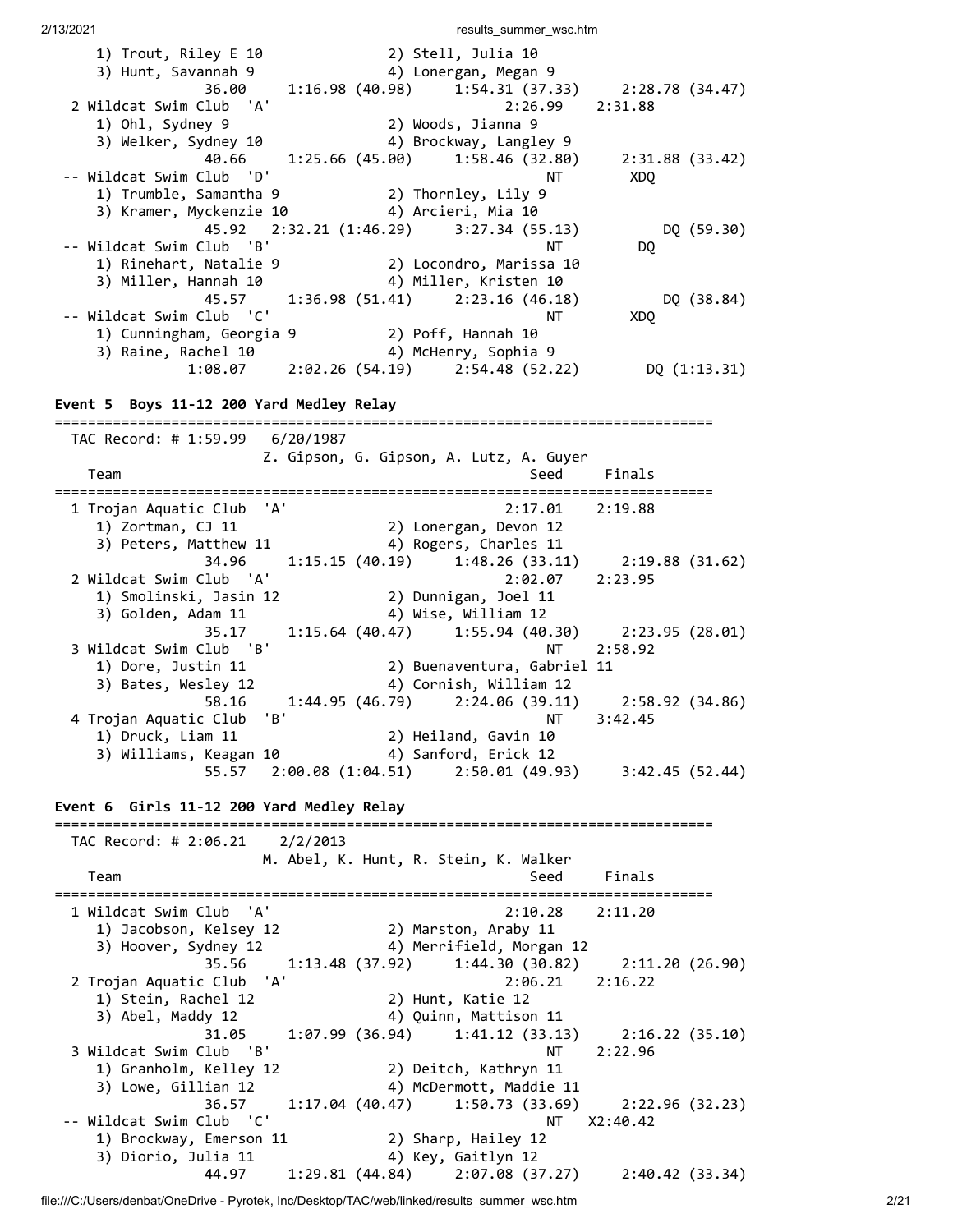2/13/2021 **results** summer wsc.htm -- Wildcat Swim Club 'D' NT X3:18.47 1) Kramer, Myckenzie 10 2) Barlow, Paige 11 3) Ronald, Kathleen 11 4) Langmead, Abigail 11  $52.66$  1:38.76 (46.10) 2:36.63 (57.87) 3:18.47 (41.84)<br>Club 'E' NT X3:38.62 -- Wildcat Swim Club 'E' NT X3:38.62 1) Myers, Taylar 11 2) Simpson, Jocelyn 11 3) Balderson, Abbey 11 4) Stiles, Brannigan 9 53.57 1:56.23 (1:02.66) 2:52.51 (56.28) 3:38.62 (46.11) -- Wildcat Swim Club 'F' NT NT XDQ 1) Evers, Sam 10 2) Marston, Robby 9 3) Metheny, Christopher 10 4) Humes, Zachary 10 1:01.00 1:51.80 (50.80) 3:00.92 (1:09.12) DQ (17.55) **Event 7 Boys 13-14 200 Yard Medley Relay** =============================================================================== TAC Record: # 1:46.07 8/2/1989 A. Guyer, Z. Gipson, A. Lutz, G. Gipson Team Seed Finals =============================================================================== 1 Wildcat Swim Club 'A' 1:54.22 1:50.24 1) Brockway, Logan 13 2) Wertz, Grant 13 3) Hill, Spencer 14  $\hskip1cm$  4) Stoner, Jake 14 29.79 1:00.69 (30.90) 1:25.41 (24.72) 1:50.24 (24.83) 2 Trojan Aquatic Club 'A' 2:13.32 2:18.11 1) Smith, Sean 13 2) Orndorff, Seth 14 3) Fryar, Aidan 14 4) Bassett, Tate 13 41.35 1:20.38 (39.03) 1:48.40 (28.02) 2:18.11 (29.71) -- Wildcat Swim Club 'B' NT DQ 1) Jacobson, Patrick 14 2) Figdore, Matthew 14 3) Polli, Nicholos 13 4) Scrivani, Dante 14 30.29 1:10.18 (39.89) 1:40.23 (30.05) DQ (28.48) **Event 8 Girls 13-14 200 Yard Medley Relay** =============================================================================== TAC Record: # 1:59.47 7/1/1987 J. Mroziak, N. Lehman, P. Smith, J. Kahn Team Seed Finals =============================================================================== 1 Wildcat Swim Club 'A' 1:59.94 2:07.00 1) Pechinski, Ashley 14 2) Woods, Jena 14 3) Park, Katelyn 14 4) McDermott, Abigail 13 32.84 1:06.53 (33.69) 1:39.03 (32.50) 2:07.00 (27.97) 2 Trojan Aquatic Club 'A' 2:08.51 2:31.78 1) Yingling, Erika 12 2) Strickler, Sydnee 13 3) Bowen, Alexis 13 4) Fryar, Cajsa 11 43.29 1:18.32 (35.03) 1:57.76 (39.44) 2:31.78 (34.02) -- Wildcat Swim Club 'B' NT DQ 1) Urbaniak, Emily 14 2) Balderson, Emma 14 3) Wise, Isabella 13 4) Sharp, Taylor 14 33.94 1:19.47 (45.53) 1:44.79 (25.32) DQ (28.84) **Event 9 Boys 15 & Over 200 Yard Medley Relay** =============================================================================== TAC Record: # 1:43.23 7/23/1997 J, Estlack, B. Platt, M. Shorb, J. Starner Team Seed Finals =============================================================================== 1 Wildcat Swim Club 'A' 1:48.68 1:42.32 1) Brockway, Noah 16 2) Tate, Mason 17 3) Stauffer, Corey 17 4) Hensel, Ashton 17 25.65 54.53 (28.88) 1:18.93 (24.40) 1:42.32 (23.39) 2 Trojan Aquatic Club 'A' NT 2:11.26 1) Patterson, Alex 13 2) Golden, Trent 14 3) Kowalewski, Carter 13 4) Alwine-Frank, Raven 13 32.42 1:08.84 (36.42) 1:43.75 (34.91) 2:11.26 (27.51)

file:///C:/Users/denbat/OneDrive - Pyrotek, Inc/Desktop/TAC/web/linked/results\_summer\_wsc.htm 3/21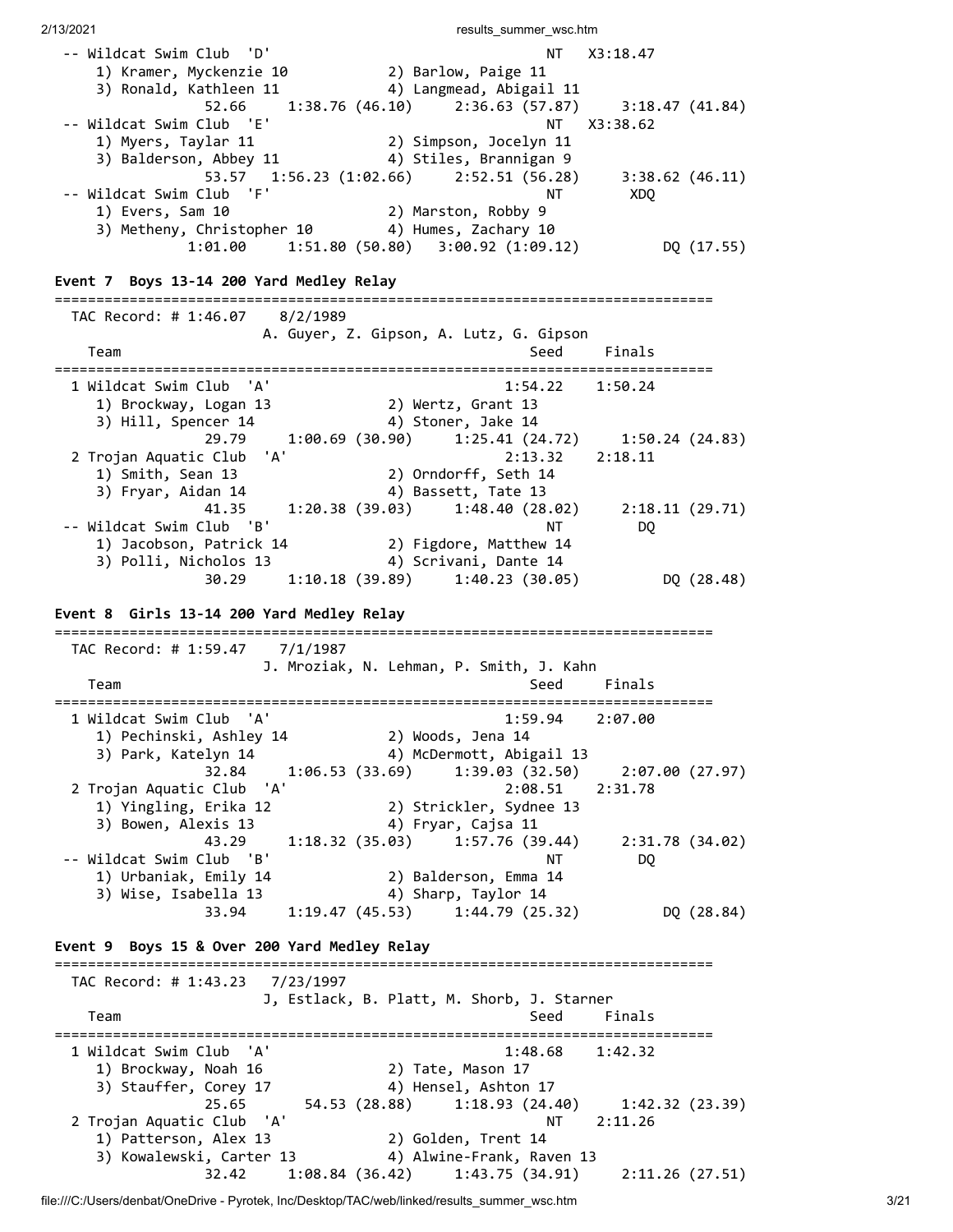| 3 Wildcat Swim Club 'B' |                | NT                   | 2:16.45         |
|-------------------------|----------------|----------------------|-----------------|
| 1) Dunnigan, Patrick 15 |                | 2) Key, Gunner 15    |                 |
| 3) Boyer, DJ J 16       |                | 4) Willett, Bryce 14 |                 |
| 35.70                   | 1:20.99(45.29) | 1:46.85(25.86)       | 2:16.45 (29.60) |

### **Event 10 Girls 15 & Over 200 Yard Medley Relay**

| TAC Record: # 1:53.59 8/2/1989 |                                                                   |
|--------------------------------|-------------------------------------------------------------------|
|                                | J. Mroziak, N. Lehman, P. Smith, J. Klein                         |
| Team                           | Finals<br>Seed                                                    |
| 1 Wildcat Swim Club 'A'        | $2:03.59$ $2:03.15$                                               |
|                                |                                                                   |
| 1) Gonzalez, Mikaelie 15       | 2) Marston, Ella 15                                               |
| 3) Casolo, Julia 17            | 4) Wise, Erica 15                                                 |
|                                | $31.65$ 1:08.68 (37.03) 1:37.09 (28.41) 2:03.15 (26.06)           |
| 2 Trojan Aquatic Club 'A'      | 2:09.68<br>NT .                                                   |
| 1) Gochnauer, Morgan 14        | 2) Walker, Keelie 13                                              |
| 3) Zortman, Cara Sue 14        | 4) Suarez, Havannah 14                                            |
|                                | 34.51   1:09.39   (34.88)   1:40.48   (31.09)   2:09.68   (29.20) |
| 3 Wildcat Swim Club 'B'        | 2:13.80<br>NT L                                                   |
| 1) DeStefano, Kaitlyn 13       | 2) Urbaniak, Emily 14                                             |
| 3) Brown, Rebekah 15           | 4) Thornley, Justina 15                                           |
| 35.75                          | $51.42$ (15.67) $1:17.45$ (26.03)<br>2:13.80(56.35)               |

### **Event 11 Boys 9-10 100 Yard IM**

=============================================================================== TAC Record: # 1:12.93 2/3/2002 Kevin Marsteller

| $AL$ $NECUIU.$ $H$ $1.12.33$<br>Name | 2/3/2002 REVILL MALSLEIIER<br>Age Team | Seed           | Finals  |
|--------------------------------------|----------------------------------------|----------------|---------|
| 1 McDermott, Will                    | 10 WSC                                 | 1:19.10        | 1:19.61 |
| 35.72                                | 35.72()                                | 1:19.61(43.89) |         |
| 2 Neidigh, Bryson                    | 9 TAC                                  | 1:29.80        | 1:30.39 |
| 41.47                                | 41.47 ()                               | 1:30.39(48.92) |         |
| 3 Granholm, Egan                     | 10 WSC                                 | 1:36.51        | 1:38.95 |
| 48.22                                | 48.22()                                | 1:38.95(50.73) |         |
| 4 Williams, Keagan                   | 10 TAC                                 | 1:59.74        | 1:42.29 |
| 46.72                                | 46.72                                  | 1:42.29(55.57) |         |

### **Event 12 Girls 9-10 100 Yard IM**

#### ===============================================================================

| TAC Record: # 1:14.10<br>Name | 6/29/2002 Julia Kucherich<br>Age Team | Seed                                | Finals          |            |
|-------------------------------|---------------------------------------|-------------------------------------|-----------------|------------|
|                               |                                       |                                     |                 |            |
| 1 Trout, Riley E              | 10 TAC                                | 1:19.99                             | 1:18.13         |            |
| 16.26                         | 35.71 (19.45)                         | 59.77 (24.06)                       | 1:18.13(18.36)  |            |
| 2 Welker, Sydney              | 10 WSC                                | 1:25.85                             | 1:22.04         |            |
| 16.94                         | 37.67 (20.73)                         | 1:03.66(25.99)                      | 1:22.04 (18.38) |            |
| 3 Hunt, Savannah              | 9 TAC                                 | 1:28.16                             | 1:28.78         |            |
| 18.38                         | 41.31 (22.93)                         | $1:08.68$ (27.37) $1:28.78$ (20.10) |                 |            |
| 4 Brockway, Langley           | 9 WSC                                 | 1:35.81                             | 1:35.83         |            |
| 19.98                         | 45.45 (25.47)                         | $1:14.65(29.20)$ $1:35.83(21.18)$   |                 |            |
| -- Guyer, Sophia              | 10 TAC                                | NT.                                 | X1:28.34        |            |
| 16.76                         | 38.58 (21.82)                         | $1:06.24$ (27.66) $1:28.34$ (22.10) |                 |            |
| -- Bowen, Carly               | 9 TAC                                 | NT                                  | XDO             |            |
| 21.41                         | 49.31 (27.90)                         | 1:23.60(34.29)                      |                 | DO (24.73) |

#### **Event 13 Boys 11-12 100 Yard IM**

| TAC Record: # 1:02.47<br>Name | 7/29/1987 Zack Gipson<br>Age Team | Seed          | Finals         |
|-------------------------------|-----------------------------------|---------------|----------------|
| 1 Wise, William               | 12 WSC                            | 1:14.06       | 1:12.76        |
| 14.64                         | 33.95 (19.31)                     | 55.88 (21.93) | 1:12.76(16.88) |
| 2 Peters, Matthew             | 11 TAC                            | 1:19.70       | 1:15.58        |
| 15.30                         | 36.61(21.31)                      | 57.95 (21.34) | 1:15.58(17.63) |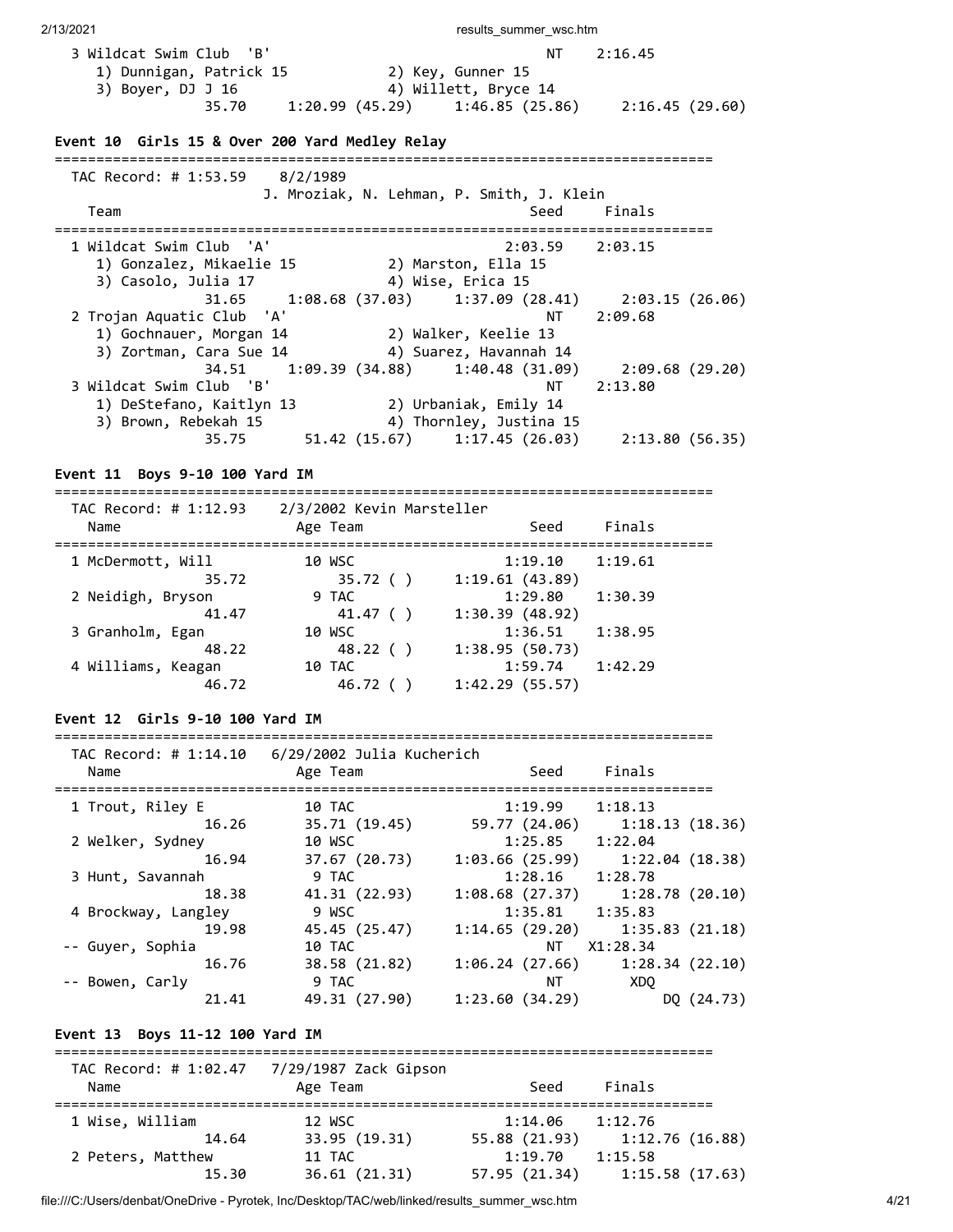2/13/2021 2002 and the control of the control of the control of the control of the control of the control of the control of the control of the control of the control of the control of the control of the control of the cont

| 3 Golden, Adam |       | 11 WSC        | 1:26.65        | 1:23.68         |
|----------------|-------|---------------|----------------|-----------------|
|                | 19.36 | 41.32 (21.96) | 1:05.00(23.68) | 1:23.68 (18.68) |
| 4 Zortman, CJ  |       | 11 TAC        | 1:24.04        | 1:24.83         |
|                | 18.71 | 37.60 (18.89) | 1:05.80(28.20) | 1:24.83(19.03)  |

#### **Event 14 Girls 11-12 100 Yard IM**

#### ===============================================================================  $6/13/2013$  Rachel Stein

| Name             | Age Team      | Seed           | Finals         |  |
|------------------|---------------|----------------|----------------|--|
| 1 Stein, Rachel  | 12 TAC        | 1:14.98        | 1:08.29#       |  |
| 15.26            | 31.52(16.26)  | 53.07 (21.55)  | 1:08.29(15.22) |  |
| 2 Hoover, Sydney | 12 WSC        | 1:11.11        | 1:09.91        |  |
| 14.99            | 32.64 (17.65) | 53.11 (20.47)  | 1:09.91(16.80) |  |
| 3 Hunt, Katie    | 12 TAC        | 1:23.35        | 1:20.73        |  |
| 19.06            | 39.89 (20.83) | 1:01.91(22.02) | 1:20.73(18.82) |  |
| 4 Marston, Araby | 11 WSC        | 1:23.39        | 1:24.39        |  |
| 17.48            | 39.78 (22.30) | 1:04.53(24.75) | 1:24.39(19.86) |  |
|                  |               |                |                |  |

#### **Event 15 Boys 13-14 100 Yard IM**

===============================================================================

| TAC Record: # 58.10<br>Name | 7/22/1989 Zach Gipson<br>Age Team | Seed          | Finals         |
|-----------------------------|-----------------------------------|---------------|----------------|
| 1 Hill, Spencer             | 14 WSC                            | 59.70         | 59.41          |
| 12.19                       | 27.06 (14.87)                     | 45.76 (18.70) | 59.41 (13.65)  |
| 2 Brockway, Logan           | 13 WSC                            | 1:04.96       | 1:02.88        |
| 12.53                       | 28.15(15.62)                      | 47.12 (18.97) | 1:02.88(15.76) |
| 3 Golden, Trent             | 14 TAC                            | 1:12.72       | 1:12.06        |
| 15.56                       | 33.81 (18.25)                     | 56.01(22.20)  | 1:12.06(16.05) |
| 4 Patterson, Alex           | 13 TAC                            | 1:16.48       | 1:17.18        |
| 16.93                       | 36.44 (19.51)                     | 59.35 (22.91) | 1:17.18(17.83) |
|                             |                                   |               |                |

#### **Event 16 Girls 13-14 100 Yard IM**

=============================================================================== TAC Record: # 1:01.98 6/20/1987 Nikki Lehman Name Age Team Seed Finals

| 1 Woods, Jena       | 14 WSC        | 1:06.78       | 1:06.22        |
|---------------------|---------------|---------------|----------------|
| 14.35               | 31.80 (17.45) | 50.49 (18.69) | 1:06.22(15.73) |
| 2 Wise, Isabella    | 13 WSC        | 1:16.37       | 1:12.78        |
| 14.95               | 33.53 (18.58) | 55.78 (22.25) | 1:12.78(17.00) |
| 3 Gochnauer, Morgan | 14 TAC        | ΝT            | 1:13.69        |
| 15.68               | 34.07 (18.39) | 56.48 (22.41) | 1:13.69(17.21) |
| 4 Bowen, Alexis     | 13 TAC        | 1:20.39       | 1:19.25        |
| 15.93               | 34.58 (18.65) | 59.73 (25.15) | 1:19.25(19.52) |

### **Event 17 Boys 15 & Over 100 Yard IM**

| Name             | TAC Record: # 56.46 7/14/1990 Zach Gipson<br>Age Team | Seed           | Finals         |
|------------------|-------------------------------------------------------|----------------|----------------|
| 1 Tate, Mason    | 17 WSC                                                | 57.03          | 57.26          |
| 11.70            | 26.05(14.35)                                          | 43.61 (17.56)  | 57.26 (13.65)  |
| 2 Hensel, Ashton | 17 WSC                                                | ΝT             | 1:02.77        |
| 12.64            | 28.45 (15.81)                                         | 47.96 (19.51)  | 1:02.77(14.81) |
| 3 Bassett, Tate  | 13 TAC                                                | 1:27.77        | 1:20.06        |
| 17.30            | 37.36 (20.06)                                         | 1:01.38(24.02) | 1:20.06(18.68) |
| 4 Orndorff, Seth | 14 TAC                                                | ΝT             | 1:24.09        |
| 17.55            | 39.05 (21.50)                                         | 1:04.95(25.90) | 1:24.09(19.14) |
|                  |                                                       |                |                |

### **Event 18 Girls 15 & Over 100 Yard IM**

=============================================================================== TAC Record: # 1:02.62 8/2/1989 Julie Mroziak

Name Age Team Seed Finals

```
file:///C:/Users/denbat/OneDrive - Pyrotek, Inc/Desktop/TAC/web/linked/results_summer_wsc.htm 5/21
```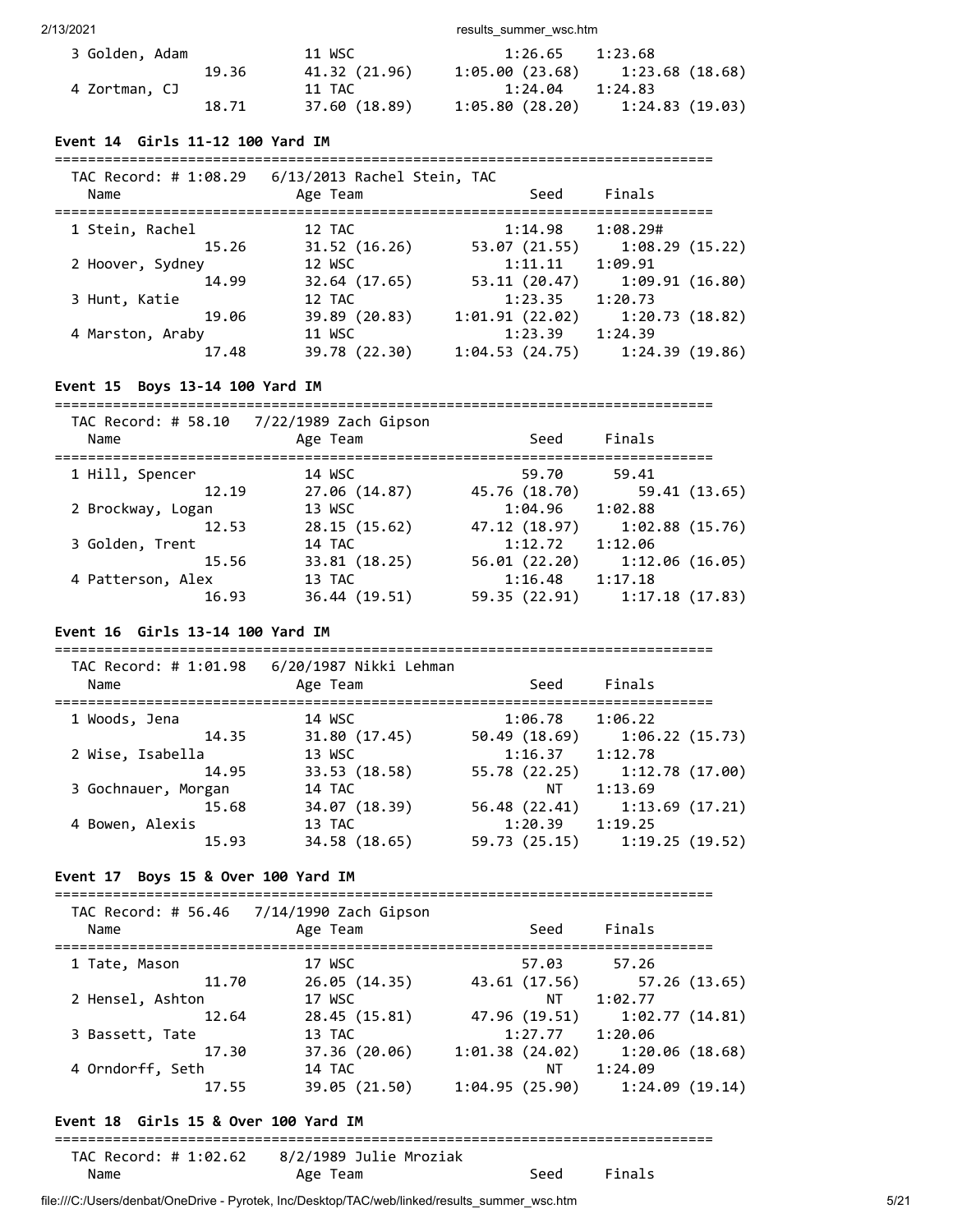| 1 Casolo, Julia        | 17 WSC        | ΝT             | 1:08.36        |
|------------------------|---------------|----------------|----------------|
| 13.66                  | 31.87(18.21)  | 52.65 (20.78)  | 1:08.36(15.71) |
| 2 Brown, Rebekah       | 15 WSC        | 1:13.71        | 1:10.80        |
| 14.29                  | 31.68 (17.39) | 54.22 (22.54)  | 1:10.80(16.58) |
| 3 Smith, Carsyn        | 15 TAC        | ΝT             | 1:12.69        |
| 14.87                  | 33.70 (18.83) | 55.80 (22.10)  | 1:12.69(16.89) |
| 4 Copenheaver, Kirstin | 15 TAC        | ΝT             | 1:21.13        |
| 17.14                  | 37.34 (20.20) | 1:01.41(24.07) | 1:21.13(19.72) |
|                        |               |                |                |

#### **Event 19 Boys 8 & Under 25 Yard Freestyle**

===============================================================================  $TAC$  Record:  $H15.22 \div 6/19/2004$  Spenser Strickler

| Name                                      | Age Team       | Seed           | Finals           |  |
|-------------------------------------------|----------------|----------------|------------------|--|
| 1 Tate, Hunter                            | 8 WSC          | 25.79<br>23.98 | 23.03            |  |
| 2 Bates, Benjamin<br>3 Fryar, Cyrus       | 8 WSC<br>7 TAC | 23.69          | 23.17<br>23.53   |  |
| 4 Heiland, Aydan<br>-- Stiles, Cooper     | 8 TAC<br>8 WSC | ΝT<br>26.82    | 34.19<br>X23.64  |  |
| -- Senft, Masen                           | 8 WSC          | 25.12          | X23.82           |  |
| -- Anderson, Garren<br>-- McDermott, Jack | 7 WSC<br>6 WSC | 36.19<br>40.16 | X26.87<br>X38.56 |  |
|                                           |                |                |                  |  |

### **Event 20 Girls 8 & Under 25 Yard Freestyle**

=============================================================================== TAC Record: # 14.65 7/28/2007 Carson Gross Name **Age Team** Age Team Seed Finals =============================================================================== 1 Miller, Vanessa 8 TAC 26.55 22.36 2 Trumble, Addie 7 WSC 25.92 24.13 3 Cathell, Ann 8 WSC 24.00 24.18 4 Delgado, Olivia 7 TAC 25.94 24.42 -- Navarro, Isabella 6 WSC -- Deitch, Rachel N 6 WSC NT X32.43 -- McHenry, Izzy 6 WSC NT X45.32 -- McHenry, Amelia 6 WSC NT X45.50

# **Event 21 Boys 9-10 50 Yard Freestyle**

=============================================================================== TAC Record: # 29.58 1/12/2002 Kevin Marsteller

| 10 TAC                            | 36.98                              | 34.11         |                 |
|-----------------------------------|------------------------------------|---------------|-----------------|
| 34.11 (17.94)                     |                                    |               |                 |
| 9 WSC                             | 37.98                              | 37.26         |                 |
| 37.26 (18.98)                     |                                    |               |                 |
| 10 TAC                            | 46.69                              | 43.81         |                 |
| 43.81 (23.39)                     |                                    |               |                 |
| 9 WSC                             | 1:02.33                            | X51.86        |                 |
| 51.86 (29.94)                     |                                    |               |                 |
| -- Metheny, Christopher<br>10 WSC | 57.27                              | X54.78        |                 |
| 54.78 (30.30)                     |                                    |               |                 |
| 9 WSC                             | 54.80                              | X55.05        |                 |
| 10 WSC                            | 1:07.95                            | X1:05.34      |                 |
| 1:05.34(36.43)                    |                                    |               |                 |
|                                   | Age Team<br>9 WSC<br>33.96 (17.91) | Seed<br>34.13 | Finals<br>33.96 |

### **Event 22 Girls 9-10 50 Yard Freestyle**

| Name           | TAC Record: # 29.76 1/24/2009 Carson Gross<br>Age Team | Seed  | Finals |  |
|----------------|--------------------------------------------------------|-------|--------|--|
| 1 Stell, Julia | 10 TAC                                                 | 33.09 | 31.15  |  |

file:///C:/Users/denbat/OneDrive - Pyrotek, Inc/Desktop/TAC/web/linked/results\_summer\_wsc.htm 6/21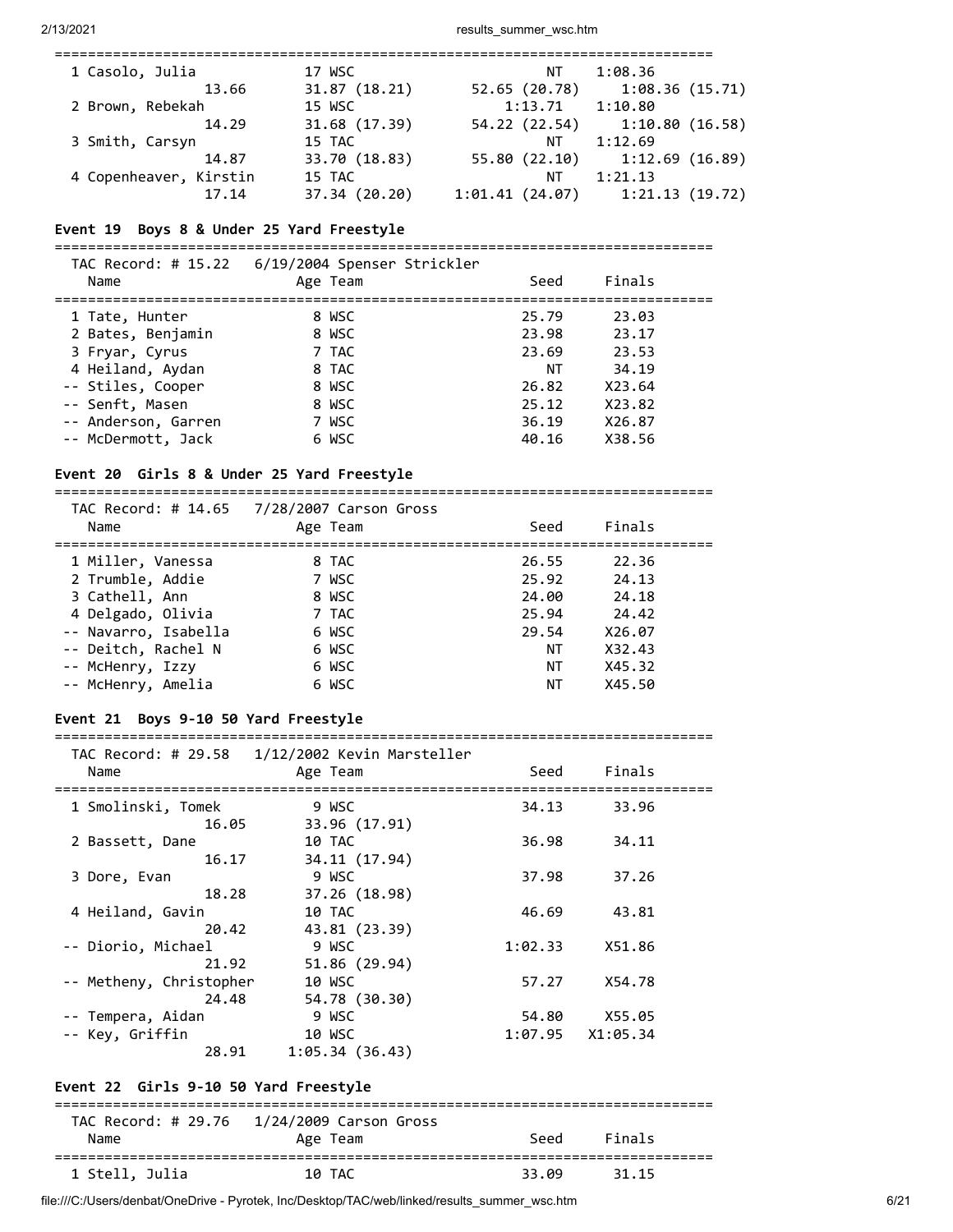| 15.08                  | 31.15(16.07)  |         |        |
|------------------------|---------------|---------|--------|
| 2 Woods, Jianna        | 9 WSC         | 33.25   | 33.87  |
| 16.43                  | 33.87 (17.44) |         |        |
| 3 Locondro, Marissa    | 10 WSC        | 39.14   | 38.44  |
| 18.12                  | 38.44 (20.32) |         |        |
| 4 Bowen, Carly         | 9 TAC         | 40.80   | 41.62  |
| 19.92                  | 41.62 (21.70) |         |        |
| 5 Stiles, Brannigan    | 9 WSC         | ΝT      | 44.33  |
| 20.77                  | 44.33 (23.56) |         |        |
| -- Kramer, Myckenzie   | 10 WSC        | 45.56   | X44.48 |
| -- McHenry, Sophia     | 9 WSC         | 46.38   | X45.81 |
| 21.41                  | 45.81 (24.40) |         |        |
| -- Cunningham, Georgia | 9 WSC         | 1:00.21 | X59.62 |
| 28.23                  | 59.62 (31.39) |         |        |

### **Event 23 Boys 11-12 50 Yard Freestyle**

#### ===============================================================================

| TAC Record: # 24.46<br>Name  | 6/20/1987 Greg Gipson<br>Age Team | Seed  | Finals |  |
|------------------------------|-----------------------------------|-------|--------|--|
| 1 Wise, William<br>13.38     | 12 WSC<br>28.46 (15.08)           | 28.45 | 28.46  |  |
| 2 Zortman, CJ<br>15.23       | 11 TAC                            | 31.42 | 31.62  |  |
| 3 Smick, Justin              | 31.62(16.39)<br>11 WSC            | 35.63 | 33.94  |  |
| 16.63<br>4 Druck, Liam       | 33.94 (17.31)<br>11 TAC           | NΤ    | 52.32  |  |
| 24.94<br>-- Cornish, William | 52.32 (27.38)<br>12 WSC           | NΤ    | X33.58 |  |
| 16.95<br>-- Bates, Wesley    | 33.58 (16.63)<br>12 WSC           | 34.18 | X33.62 |  |

===============================================================================

### **Event 24 Girls 11-12 50 Yard Freestyle**

|                                        | TAC Record: # 26.30  1/24/1987 Whitney Peach |       |        |  |
|----------------------------------------|----------------------------------------------|-------|--------|--|
| Name<br>============================== | Age Team                                     | Seed  | Finals |  |
| 1 Merrifield, Morgan                   | 12 WSC                                       | 27.93 | 27.15  |  |
| 13.35                                  | 27.15 (13.80)                                |       |        |  |
| 2 Deitch, Kathryn                      | 11 WSC                                       | 30.83 | 27.23  |  |
| 15.23                                  | 27.23 (12.00)                                |       |        |  |
| 3 Yingling, Erika                      | 12 TAC                                       | 34.52 | 33.39  |  |
| 16.23                                  | 33.39(17.16)                                 |       |        |  |
| 4 Fryar, Cajsa                         | 11 TAC                                       | 41.67 | 40.66  |  |
| 19.21                                  | 40.66 (21.45)                                |       |        |  |
| -- Sharp, Hailey                       | 12 WSC                                       | NT    | X33.98 |  |
| 16.11                                  | 33.98 (17.87)                                |       |        |  |
| -- Balderson, Abbey                    | 11 WSC                                       | 41.68 | X41.53 |  |
| 18.92                                  | 41.53 (22.61)                                |       |        |  |
| -- Ronald, Kathleen                    | 11 WSC                                       | 45.45 | X44.01 |  |
| 20.47                                  | 44.01 (23.54)                                |       |        |  |
| -- Efiom Ekaha, Ini                    | 9 TAC                                        | NT    | X51.17 |  |
| 23.21                                  | 51.17 (27.96)                                |       |        |  |

### **Event 25 Boys 13-14 50 Yard Freestyle**

| 3/31/1989 Zack Gipson |       |        |  |
|-----------------------|-------|--------|--|
| Age Team              | Seed  | Finals |  |
|                       |       |        |  |
| 14 WSC                | 25.77 | 25.29  |  |
| 25.29 (13.29)         |       |        |  |
| 14 WSC                | 26.46 | 26.00  |  |
| 26.00 (13.47)         |       |        |  |
| 13 TAC                | 27.81 | 28.53  |  |
| 28.53 (14.73)         |       |        |  |
|                       |       |        |  |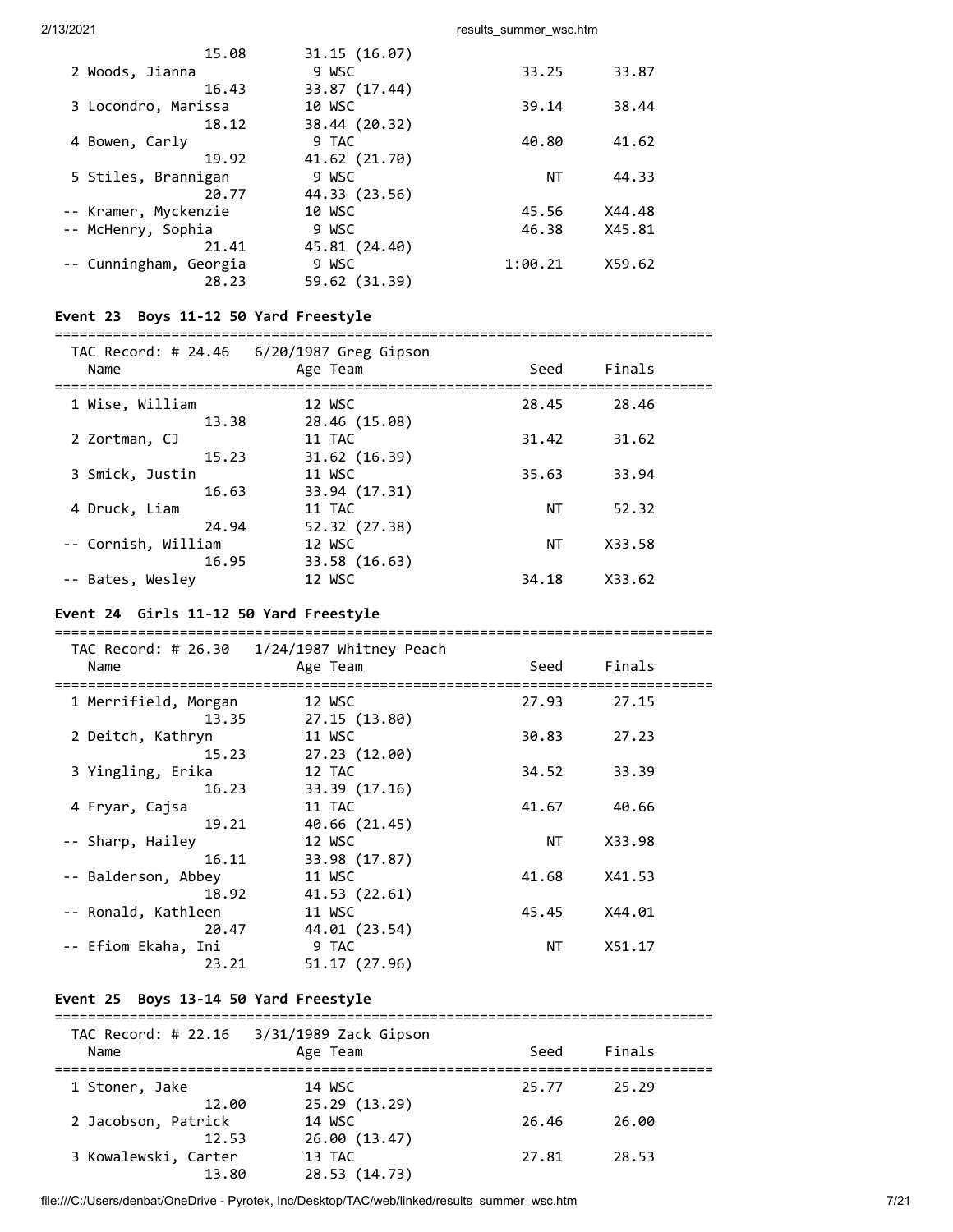| 4 Smith, Sean        | 13 TAC        | 36.27 | 34.63  |
|----------------------|---------------|-------|--------|
| 17.09                | 34.63 (17.54) |       |        |
| -- Figdore, Matthew  | 14 WSC        | 34.13 | X30.20 |
| -- Willett, Bryce    | 14 WSC        | 30.16 | X30.22 |
| -- Lear, Michael     | 13 WSC        | ΝT    | X34.06 |
| 16.80                | 34.06 (17.26) |       |        |
| -- Langmead, Abigail | 11 WSC        | ΝT    | X42.70 |
| 20.57                | 42.70 (22.13) |       |        |

### **Event 26 Girls 13-14 50 Yard Freestyle**

| Name                 | Age Team      | Seed  | Finals |  |
|----------------------|---------------|-------|--------|--|
| 1 Walker, Keelie     | 13 TAC        | 28.80 | 27.88  |  |
| 13.95                | 27.88 (13.93) |       |        |  |
| 2 McDermott, Abigail | 13 WSC        | 27.93 | 28.14  |  |
| 13.80                | 28.14 (14.34) |       |        |  |
| 3 Zortman, Cara Sue  | 14 TAC        | 28.03 | 28.15  |  |
| 13.42                | 28.15 (14.73) |       |        |  |
| 4 Park, Katelyn      | 14 WSC        | 28.91 | 28.94  |  |
| 13.93                | 28.94 (15.01) |       |        |  |
| -- Granholm, Kelley  | 12 WSC        | 31.12 | X31.10 |  |
| 14.94                | 31.10(16.16)  |       |        |  |
| -- Diorio, Julia     | 11 WSC        | 32.84 | X32.55 |  |
| 15.58                | 32.55(16.97)  |       |        |  |
| -- McDermott, Maddie | 11 WSC        | 31.82 | X33.51 |  |
| 16.08                | 33.51 (17.43) |       |        |  |
| -- Croson, Jenna     | 13 WSC        | 39.80 | X34.25 |  |
| 16.08                | 34.25 (18.17) |       |        |  |

### **Event 27 Boys 15 & Over 50 Yard Freestyle**

| TAC Record: # 22.30<br>Name      | 7/25/2009 Ben Appleby<br>Age Team        | Seed  | Finals |  |
|----------------------------------|------------------------------------------|-------|--------|--|
| 1 Stauffer, Corey<br>11.14       | 17 WSC<br>22.83(11.69)                   | 22.49 | 22.83  |  |
| 2 Bover, DJ J<br>11.73           | 16 WSC<br>24.05 (12.32)                  | 28.26 | 24.05  |  |
| 3 Hassinger, Andrew<br>14.41     | 15 TAC<br>29.87 (15.46)                  | NΤ    | 29.87  |  |
| 4 Mummert, Wesley                | 14 TAC                                   | ΝT    | 35.02  |  |
| 17.39<br>-- Dunnigan, Patrick    | 35.02 (17.63)<br>15 WSC                  | ΝT    | X27.68 |  |
| 13.71<br>-- Key, Gunner<br>14.57 | 27.68 (13.97)<br>15 WSC<br>29.79 (15.22) | NΤ    | X29.79 |  |

#### **Event 28 Girls 15 & Over 50 Yard Freestyle**

| Name                             | TAC Record: # 23.95 7/22/1989 Nikki Lehman<br>Age Team | Seed  | Finals |
|----------------------------------|--------------------------------------------------------|-------|--------|
| 1 Wise, Erica<br>12.68           | 15 WSC<br>26.02(13.34)                                 | 25.99 | 26.02  |
| 2 Thornley, Justina<br>12.76     | 15 WSC<br>26.43 (13.67)                                | 26.75 | 26.43  |
| 3 Hildebrand, Lara<br>15.15      | 16 TAC<br>32.17 (17.02)                                | ΝT    | 32.17  |
| -- Copenheaver, Kirstin<br>14.69 | 15 TAC<br>DO $(16.29)$                                 | ΝT    | DO     |

### **Event 29 Boys 8 & Under 25 Yard Backstroke**

#### ===============================================================================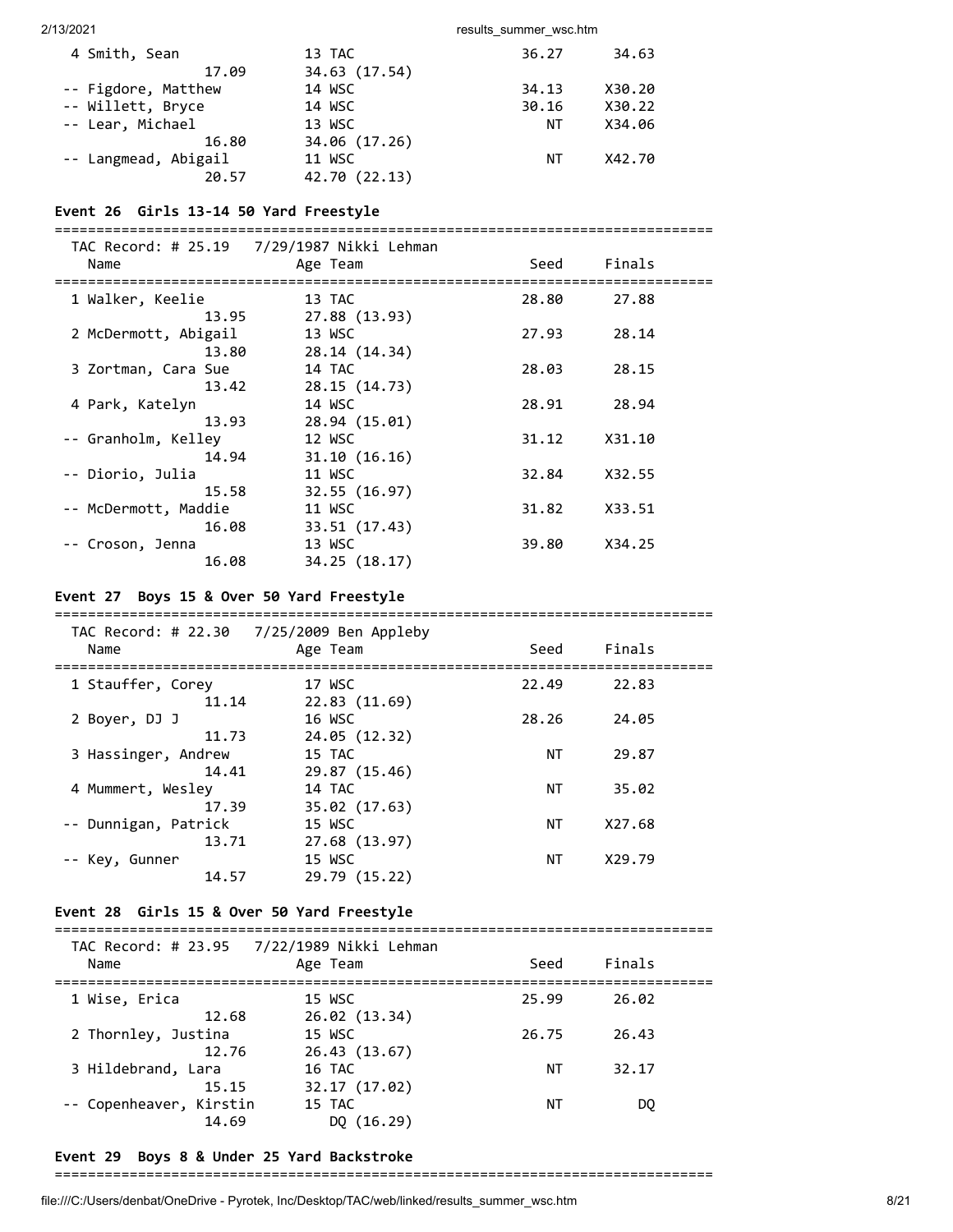| TAC Record: # 17.98<br>Name                                                                                                                                                           | 6/26/2004 Spenser Strickler<br>Age Team                              | Seed                                                                 | Finals                                                                   |
|---------------------------------------------------------------------------------------------------------------------------------------------------------------------------------------|----------------------------------------------------------------------|----------------------------------------------------------------------|--------------------------------------------------------------------------|
| 1 Neutzel, Lawson<br>2 Tate, Hunter<br>3 Sanders, Hayden<br>4 Goldstein, Braydon<br>-- Buenaventura, Adrian<br>-- Merrifield, Nicholas<br>-- Anderson, Garren<br>-- Buenaventura, Sam | 8 WSC<br>8 WSC<br>8 TAC<br>7 TAC<br>8 WSC<br>7 WSC<br>7 WSC<br>7 WSC | 22.69<br>27.18<br>25.71<br>27.24<br>36.11<br>36.71<br>42.90<br>37.39 | 22.84<br>24.11<br>27.69<br>28.98<br>X29.19<br>X34.63<br>X35.87<br>X36.31 |
| -- McDermott, Jack                                                                                                                                                                    | 6 WSC                                                                | 49.39                                                                | X50.40                                                                   |

### **Event 30 Girls 8 & Under 25 Yard Backstroke**

===============================================================================

| Name                  | TAC Record: # 18.27 2/3/2013 Savannah Hunt<br>Age Team | Seed  | Finals          |  |
|-----------------------|--------------------------------------------------------|-------|-----------------|--|
| 1 Abel, Lauren        | 7 TAC                                                  | 23.85 | 22.66           |  |
| 2 Caltagirone, Sophia | 8 WSC                                                  | 26.04 | 24.70           |  |
| 3 Trumble, Addie      | 7 WSC                                                  | 27.74 | 26.56           |  |
| -- Isett, Chloe J     | 7 WSC                                                  | 32.82 | X29.58          |  |
| -- Deitch, Rachel N   | 6 WSC                                                  | NΤ    | X35.55          |  |
| -- McHenry, Izzy      | 6 WSC                                                  | ΝT    | X42.81          |  |
| -- Adams, Isabella    | 8 TAC                                                  | 32.36 | DO.             |  |
| -- McHenry, Amelia    | 6 WSC                                                  | NΤ    | XD <sub>0</sub> |  |

### **Event 31 Boys 9-10 50 Yard Backstroke**

#### ===============================================================================  $TAC$  Becand:  $\#$  32.85  $\#$  1/26/2002 Kevin Manstell

| Name               | Age Team | Seed    | Finals   |  |
|--------------------|----------|---------|----------|--|
| 1 Granholm, Quinn  | 10 WSC   | 40.48   | 40.25    |  |
| 2 Pechinski, James | 10 WSC   | 40.71   | 41.66    |  |
| 3 Bassett, Dane    | 10 TAC   | 42.28   | 43.46    |  |
| 4 Ports, Jack      | 10 TAC   | 53.46   | 46.63    |  |
| -- Willett, Collin | 10 WSC   | 54.98   | X54.13   |  |
| -- Humes, Zachary  | 10 WSC   | 1:09.34 | X1:03.34 |  |
| -- Diorio, Michael | 9 WSC    | ΝT      | X1:09.91 |  |
| -- Tempera, Aidan  | 9 WSC    | 1:09.91 | DO.      |  |

#### **Event 32 Girls 9-10 50 Yard Backstroke**

#### ===============================================================================  $TAC$  Record:  $\#$  35.07 2/3/2013 Riley Trout

| Name                 | Age Team      | Seed  | Finals |  |
|----------------------|---------------|-------|--------|--|
| 1 Ohl, Sydney        | 9 WSC         | 41.85 | 40.42  |  |
| 2 Hunt, Savannah     | 9 TAC         | 42.19 | 40.95  |  |
| 3 Locondro, Marissa  | 10 WSC        | 44.28 | 42.73  |  |
| 4 Bowen, Carly       | 9 TAC         | 48.85 | 58.17  |  |
| -- Raine, Rachel     | 10 WSC        | 51.15 | X49.53 |  |
| 23.81                | 49.53 (25.72) |       |        |  |
| -- Trumble, Samantha | 9 WSC         | 49.78 | X50.16 |  |
| 21.65                | 50.16 (28.51) |       |        |  |
| -- Efiom Ekaha, Ini  | 9 TAC         | NΤ    | X55.26 |  |
| 23.82                | 55.26 (31.44) |       |        |  |
|                      |               |       |        |  |

### **Event 33 Boys 11-12 50 Yard Backstroke**

| TAC Record: # 29.30 | 3/21/1987 Zack Gipson |       |        |  |
|---------------------|-----------------------|-------|--------|--|
| Name                | Age Team              | Seed  | Finals |  |
|                     |                       |       |        |  |
| 1 Smolinski, Jasin  | 12 WSC                | 35.74 | 35.20  |  |
| 17.12               | 35.20 (18.08)         |       |        |  |
| 2 Rogers, Charles   | 11 TAC                | 36.54 | 35.96  |  |

file:///C:/Users/denbat/OneDrive - Pyrotek, Inc/Desktop/TAC/web/linked/results\_summer\_wsc.htm 9/21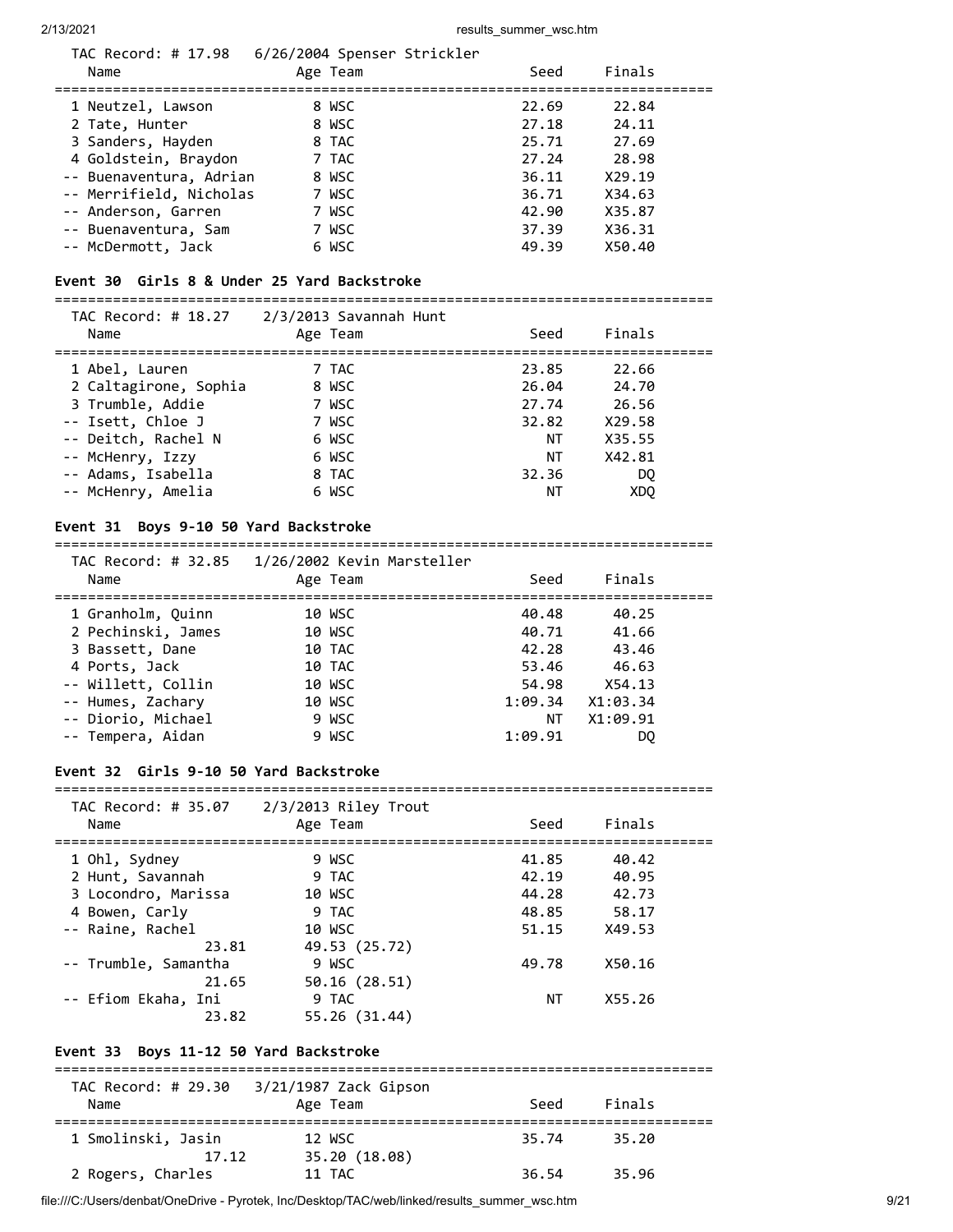|                          | 17.66 | 35.96 (18.30) |       |        |
|--------------------------|-------|---------------|-------|--------|
| -- Bates, Wesley         |       | 12 WSC        | 41.72 | X41.75 |
|                          | 20.52 | 41.75 (21.23) |       |        |
| -- Buenaventura, Gabriel |       | 11 WSC        | 48.65 | X48.36 |
|                          | 22.66 | 48.36 (25.70) |       |        |
| -- Dore, Justin          |       | 11 WSC        | 50.83 | X52.52 |
|                          | 25.01 | 52.52 (27.51) |       |        |
| -- Warntz, Kade          |       | 11 WSC        | 55.10 | XDO    |
| -- Smick, Justin         |       | 11 WSC        | 46.70 | DQ     |
|                          | 22.34 | DQ (22.76)    |       |        |

### **Event 34 Girls 11-12 50 Yard Backstroke**

===============================================================================

| TAC Record: # 31.05  | 6/13/2013 Rachel Stein |       |        |  |
|----------------------|------------------------|-------|--------|--|
| Name                 | Age Team               | Seed  | Finals |  |
| 1 Jacobson, Kelsey   | 12 WSC                 | 35.90 | 35.82  |  |
| 17.93                | 35.82 (17.89)          |       |        |  |
| 2 Granholm, Kelley   | 12 WSC                 | 36.24 | 37.85  |  |
| 18.72                | 37.85(19.13)           |       |        |  |
| 3 Quinn, Mattison    | 11 TAC                 | ΝT    | 41.31  |  |
| 20.60                | 41.31 (20.71)          |       |        |  |
| 4 Fryar, Cajsa       | 11 TAC                 | 45.25 | 44.46  |  |
| 20.48                | 44.46 (23.98)          |       |        |  |
| -- Lowe, Gillian     | 12 WSC                 | 37.43 | X35.39 |  |
| 17.84                | 35.39 (17.55)          |       |        |  |
| -- Barlow, Paige     | 11 WSC                 | 48.56 | X48.29 |  |
| 22.69                | 48.29 (25.60)          |       |        |  |
| -- Simpson, Jocelyn  | 11 WSC                 | 56.52 | X52.21 |  |
| 24.92                | 52.21(27.29)           |       |        |  |
| -- Langmead, Abigail | 11 WSC                 | 53.82 | XDO    |  |
| 26.62                | DQ (24.75)             |       |        |  |

### **Event 35 Boys 13-14 50 Yard Backstroke**

|                       | TAC Record: # 27.98  7/22/1989 Zach Gipson |       |        |
|-----------------------|--------------------------------------------|-------|--------|
| Name                  | Age Team                                   | Seed  | Finals |
|                       |                                            |       |        |
| 1 Brockway, Logan     | 13 WSC                                     | 29.58 | 29.08  |
| 14.16                 | 29.08 (14.92)                              |       |        |
| 2 Jacobson, Patrick   | 14 WSC                                     | 28.00 | 31.08  |
| 15.80                 | 31.08 (15.28)                              |       |        |
| 3 Alwine-Frank, Raven | 13 TAC                                     | 33.86 | 33.36  |
| 16.32                 | 33.36 (17.04)                              |       |        |
| 4 Patterson, Alex     | 13 TAC                                     | 33.24 | 34.84  |
| 16.94                 | 34.84 (17.90)                              |       |        |
| -- Key, Greyson       | 13 WSC                                     | NΤ    | X37.25 |
| 17.86                 | 37.25 (19.39)                              |       |        |
| -- Scrivani, Dante    | 14 WSC                                     | 39.24 | X37.68 |
| 18.64                 | 37.68 (19.04)                              |       |        |
| -- Willett, Bryce     | 14 WSC                                     | 39.30 | X39.07 |
| 18.87                 | 39.07 (20.20)                              |       |        |
| -- Lear, Michael      | 13 WSC                                     | NΤ    | X43.26 |
| 20.84                 | 43.26 (22.42)                              |       |        |

### **Event 36 Girls 13-14 50 Yard Backstroke**

| Name                | Age Team      | Seed  | Finals |  |
|---------------------|---------------|-------|--------|--|
|                     |               |       |        |  |
| 1 Pechinski, Ashley | 14 WSC        | 33.85 | 33.03  |  |
| 16.17               | 33.03 (16.86) |       |        |  |
| 2 Urbaniak, Emily   | 14 WSC        | 34.05 | 33.97  |  |
| 16.64               | 33.97 (17.33) |       |        |  |
| 3 Bowen, Alexis     | 13 TAC        | 38.79 | 37.02  |  |

file:///C:/Users/denbat/OneDrive - Pyrotek, Inc/Desktop/TAC/web/linked/results\_summer\_wsc.htm 10/21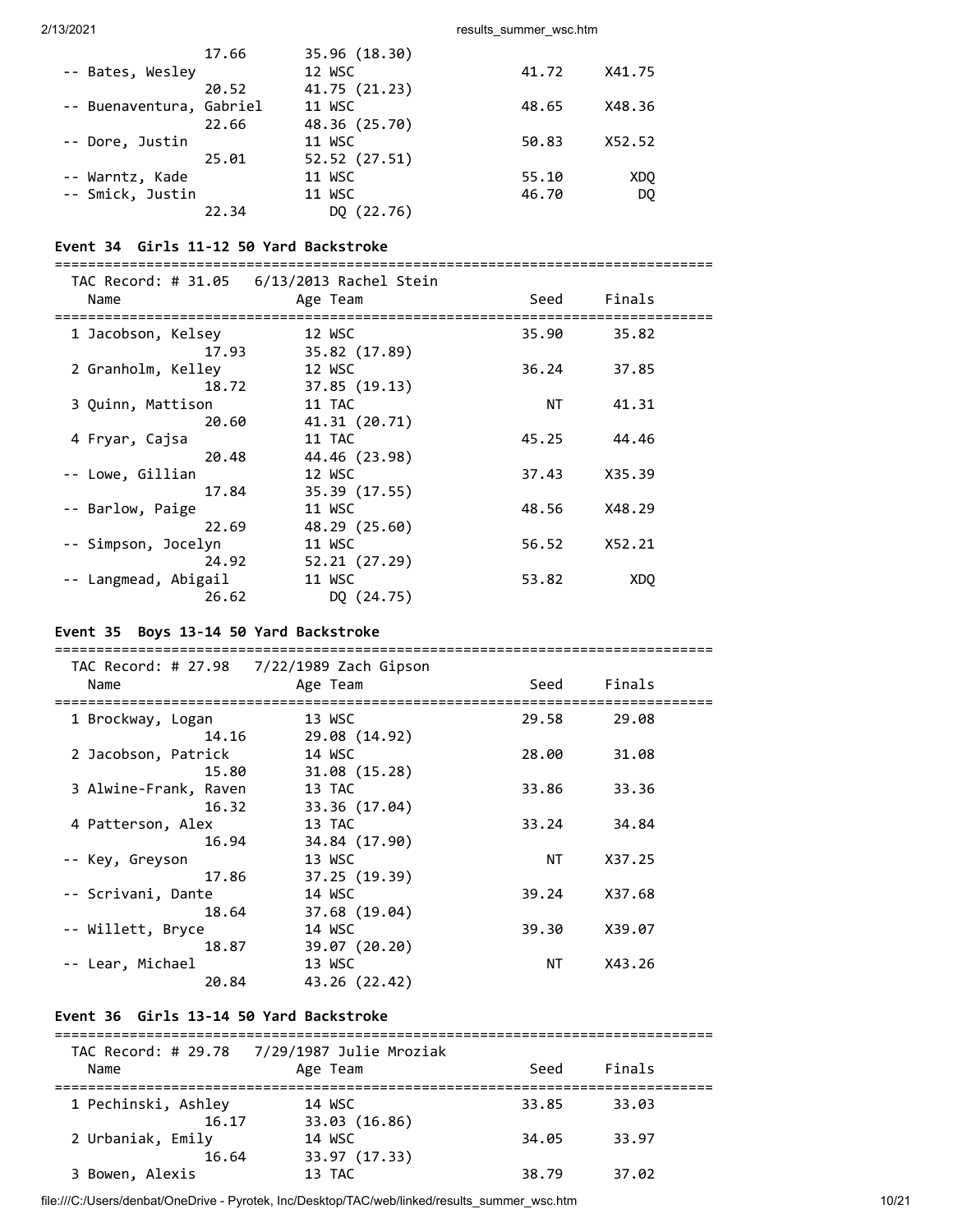| 18.04                | 37.02 (18.98) |       |        |
|----------------------|---------------|-------|--------|
| 4 Strickler, Sydnee  | 13 TAC        | 39.56 | 38.50  |
| 18.72                | 38.50 (19.78) |       |        |
| -- Balderson, Emma   | 14 WSC        | 36.03 | X35.84 |
| 17.41                | 35.84 (18.43) |       |        |
| -- Brockway, Emerson | 11 WSC        | 41.57 | X41.89 |
| 20.15                | 41.89 (21.74) |       |        |
| -- Key, Gaitlyn      | 12 WSC        | 43.86 | X42.48 |
| 20.52                | 42.48 (21.96) |       |        |

#### **Event 37 Boys 15 & Over 50 Yard Backstroke**

===============================================================================

| Name                      | TAC Record: # 26.04 7/23/1997 Joe Estlack<br>Age Team | Seed  | Finals |  |
|---------------------------|-------------------------------------------------------|-------|--------|--|
| 1 Tate, Mason<br>12.45    | 17 WSC<br>25.44 (12.99)                               | 24.52 | 25.44  |  |
| 2 Brockway, Noah<br>12.85 | 16 WSC<br>25.84 (12.99)                               | 26.37 | 25.84  |  |
| 3 Fryar, Gabe<br>18.12    | 15 TAC<br>37.26 (19.14)                               | ΝT    | 37.26  |  |
| -- Coleman, Kaden         | 13 TAC                                                | ΝT    | DO     |  |

#### **Event 38 Girls 15 & Over 50 Yard Backstroke**

===============================================================================

| TAC Record: # 28.32<br>Name | 6/12/1999 Lindsay Billet<br>Age Team | Seed  | Finals |  |
|-----------------------------|--------------------------------------|-------|--------|--|
| 1 Gonzalez, Mikaelie        | 15 WSC                               | 31.00 | 31.73  |  |
| 15.77                       | 31.73 (15.96)                        |       |        |  |
| 2 Smith, Carsyn             | 15 TAC                               | ΝT    | 32.55  |  |
| 16.12                       | 32.55 (16.43)                        |       |        |  |
| 3 DeStefano, Kaitlyn        | 13 WSC                               | ΝT    | 36.58  |  |
| 18.58                       | 36.58 (18.00)                        |       |        |  |
| 4 Patterson, Allie          | 17 TAC                               | ΝT    | 39.99  |  |
| 19.56                       | 39.99 (20.43)                        |       |        |  |

### **Event 39 Boys 9-10 100 Yard Freestyle**

#### ===============================================================================

| TAC Record: # 1:07.48<br>Name | 1/5/2002 Kevin Marsteller<br>Age Team      | Seed    | Finals  |
|-------------------------------|--------------------------------------------|---------|---------|
| 1 McDermott, Will<br>33.31    | 10 WSC<br>1:10.07(36.76)                   | 1:08.36 | 1:10.07 |
| 2 Smolinski, Tomek<br>38.59   | 9 WSC<br>1:22.67(44.08)                    | 1:21.06 | 1:22.67 |
| 3 Rogers, Blake<br>39.09      | 9 TAC                                      | ΝT      | 1:26.58 |
| 4 Heiland, Gavin<br>48.51     | 1:26.58(47.49)<br>10 TAC<br>1:40.41(51.90) | 1:40.72 | 1:40.41 |

#### **Event 40 Girls 9-10 100 Yard Freestyle**

#### ===============================================================================

|         | Finals  |  |
|---------|---------|--|
| 1:22.94 | 1:15.28 |  |
| 1:23.18 | 1:18.75 |  |
| ΝT      | 1:20.90 |  |
| 1:53.46 | 1:31.27 |  |
|         | Seed    |  |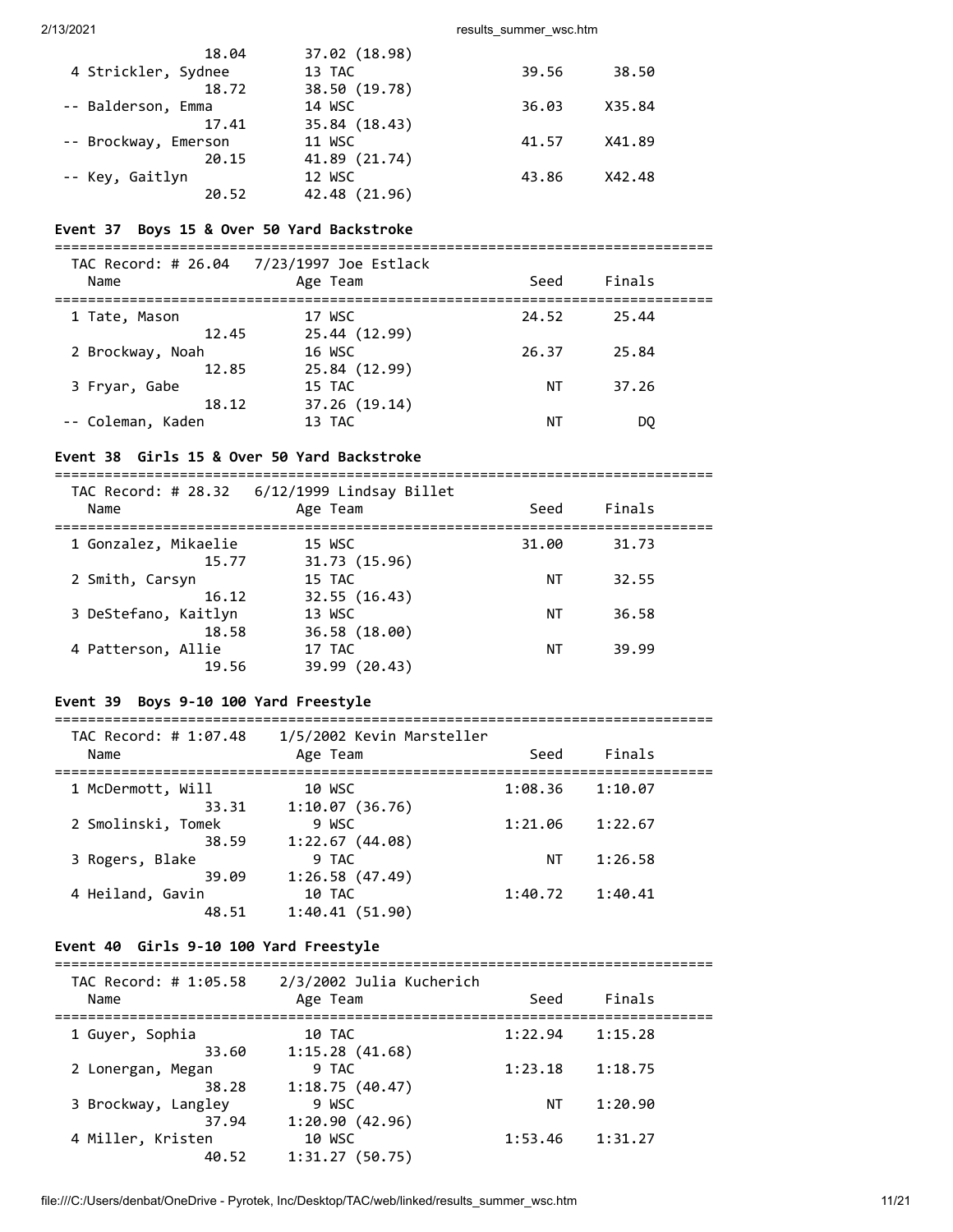### **Event 41 Boys 11-12 100 Yard Freestyle**

| TAC Record: # 56.23<br>Name | 4/3/1987 Greg Gipson<br>Age Team  | Seed    | Finals  |  |
|-----------------------------|-----------------------------------|---------|---------|--|
| 1 Lonergan, Devon           | 12 TAC<br>1:06.48(34.70)<br>31.78 | 1:07.08 | 1:06.48 |  |
| 2 Dunnigan, Joel            | 11 WSC<br>1:08.92(35.65)<br>33.27 | 1:11.16 | 1:08.92 |  |
| 3 Buenaventura, Gabriel     | 11 WSC<br>1:30.75(49.03)<br>41.72 | 1:45.71 | 1:30.75 |  |

### **Event 42 Girls 11-12 100 Yard Freestyle**

=============================================================================== TAC Record: # 59.22 1/24/1987 Jessica Klein

| Name                                | IAC RECOLU: T JJ:22 L/24/1J07 JESSICA RIEIN<br>Age Team | Seed    | Finals  |  |
|-------------------------------------|---------------------------------------------------------|---------|---------|--|
| 1 Merrifield, Morgan<br>29.12       | 12 WSC<br>1:00.22(31.10)                                | 1:02.47 | 1:00.22 |  |
| 2 Abel, Maddy                       | 12 TAC                                                  | 1:07.24 | 1:06.97 |  |
| 31.52<br>3 Deitch, Kathryn          | 1:06.97(35.45)<br>11 WSC                                | 1:17.24 | 1:10.12 |  |
| 32.73<br>4 Yingling, Erika<br>34.57 | 1:10.12(37.39)<br>12 TAC<br>1:12.90(38.33)              | 1:15.52 | 1:12.90 |  |
|                                     |                                                         |         |         |  |

#### **Event 43 Boys 13-14 100 Yard Freestyle**

===============================================================================  $TAC$  Becord: # 40.10  $A/1/1090$  Zack Giv

| 4/1/1989 Zack Gipson<br>Age Team | Seed      | Finals   |  |
|----------------------------------|-----------|----------|--|
| 13 WSC                           | 59.88     | 55.80    |  |
| 55.80 (28.92)                    |           |          |  |
| 14 TAC                           | 58.27     | 57.26    |  |
| 57.26(30.28)                     |           |          |  |
| 13 WSC                           | <b>NT</b> | 1:01.77  |  |
| 1:01.77(33.16)                   |           |          |  |
| 13 TAC                           | 1:03.36   | 1:03.92  |  |
| 1:03.92(34.07)                   |           |          |  |
| 14 TAC                           | ΝT        | X1:23.90 |  |
| 1:23.90(44.42)                   |           |          |  |
| 13 TAC                           | NΤ        | X1:44.24 |  |
| 1:44.24(57.36)                   |           |          |  |
|                                  |           |          |  |

### **Event 44 Girls 13-14 100 Yard Freestyle**

| Name                                              | Age Team       | Seed    | Finals              |  |
|---------------------------------------------------|----------------|---------|---------------------|--|
| --------------------------<br>1 Pechinski, Ashley | 14 WSC         |         | $1:06.67$ $1:01.94$ |  |
| 29.80                                             | 1:01.94(32.14) |         |                     |  |
| 2 McDermott, Abigail                              | 13 WSC         | 1:03.16 | 1:02.14             |  |
| 29.97                                             | 1:02.14(32.17) |         |                     |  |
| 3 Gochnauer, Morgan                               | 14 TAC         | 1:05.35 | 1:04.22             |  |
| 30.84                                             | 1:04.22(33.38) |         |                     |  |
| 4 Suarez, Havannah                                | 14 TAC         | 1:05.63 | 1:05.86             |  |
| 31.72                                             | 1:05.86(34.14) |         |                     |  |
| -- Cuffaro, Reese                                 | 14 WSC         | NT      | X1:12.57            |  |
| 34.38                                             | 1:12.57(38.19) |         |                     |  |
| -- Holt, Allison                                  | 13 WSC         | NT      | X1:12.89            |  |
| 35.39                                             | 1:12.89(37.50) |         |                     |  |
| -- Croson, Jenna                                  | 13 WSC         | NT .    | X1:22.05            |  |
| 38.56                                             | 1:22.05(43.49) |         |                     |  |

### **Event 45 Boys 15 & Over 100 Yard Freestyle**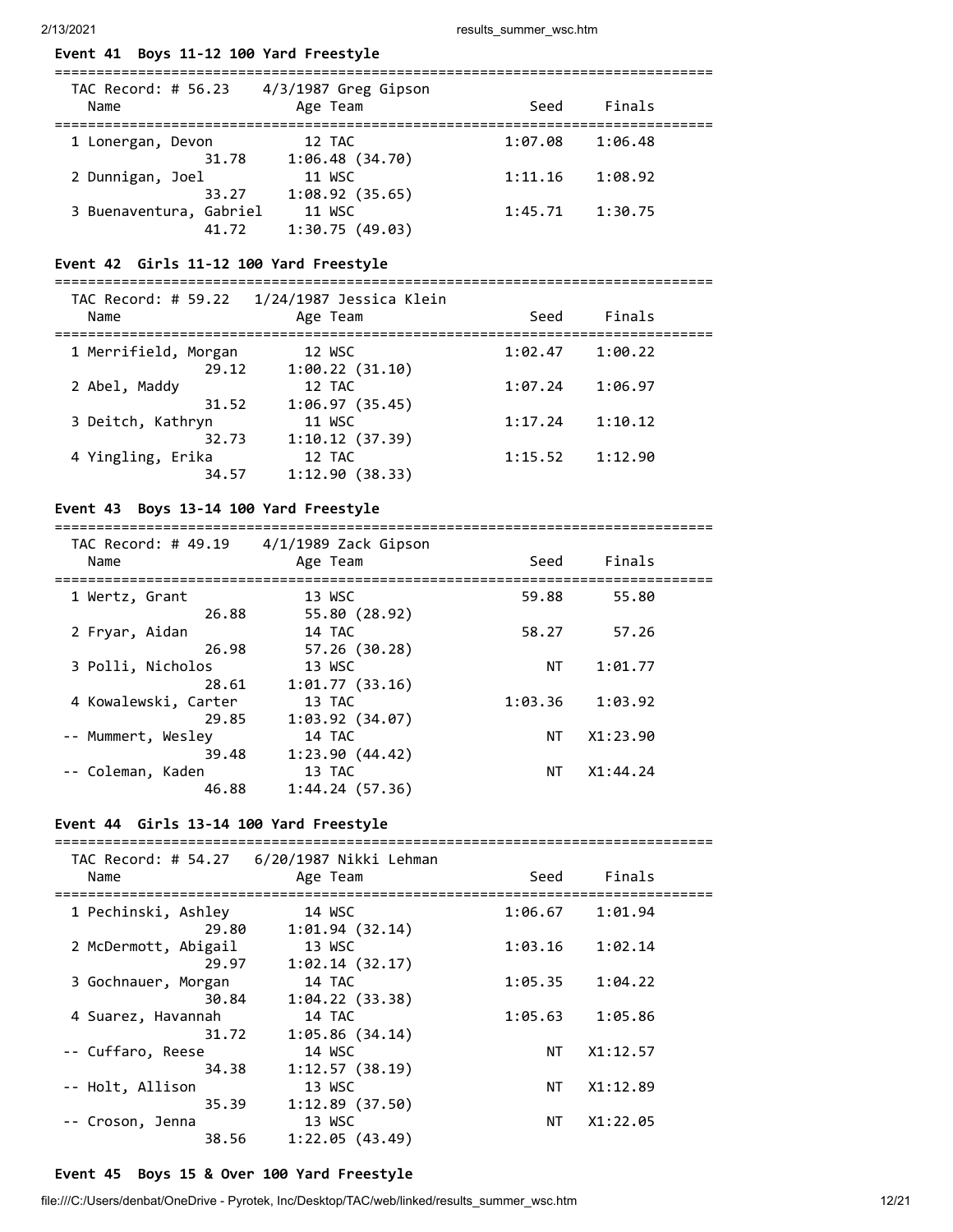| Name                         | TAC Record: # 47.77 7/25/2009 Ben Appleby<br>Age Team | Seed    | Finals  |  |
|------------------------------|-------------------------------------------------------|---------|---------|--|
| 1 Boyer, DJ J<br>24.99       | 16 WSC<br>53.00(28.01)                                | 1:02.60 | 53.00   |  |
| 2 Dunnigan, Patrick<br>28.94 | 15 WSC<br>1:01.13(32.19)                              | 1:01.10 | 1:01.13 |  |
| 3 Bassett, Tate<br>32.51     | 13 TAC<br>1:08.99(36.48)                              | 1:10.02 | 1:08.99 |  |
| 4 Hassinger, Andrew<br>31.91 | 15 TAC<br>1:09.10(37.19)                              | ΝT      | 1:09.10 |  |

#### **Event 46 Girls 15 & Over 100 Yard Freestyle**

===============================================================================

| Age Team                 | Seed                                                                      | Finals  |  |
|--------------------------|---------------------------------------------------------------------------|---------|--|
| 15 WSC                   | 59.38                                                                     | 57.92   |  |
| 15 WSC                   | 1:00.36                                                                   | 58.59   |  |
| 17 TAC                   | ΝT                                                                        | 1:06.65 |  |
| 16 TAC<br>1:13.59(39.42) | ΝT                                                                        | 1:13.59 |  |
|                          | 8/2/1989 Nikki Lehman<br>57.92 (30.06)<br>58.59 (30.43)<br>1:06.65(34.45) |         |  |

### **Event 47 Boys 8 & Under 25 Yard Breaststroke**

| THE RECOT $\alpha$ , $\pi$ 20.50 $\alpha$ 2/12/2000 50EY ROYER |          |       |                 |  |
|----------------------------------------------------------------|----------|-------|-----------------|--|
| Name                                                           | Age Team | Seed  | Finals          |  |
|                                                                |          |       |                 |  |
| 1 Welker, Nathan                                               | 8 WSC    | 23.36 | 20.86           |  |
| 2 Williams, Bailey                                             | 8 TAC    | 32.22 | 28.36           |  |
| 3 Trout, Carter                                                | 8 TAC    | 29.52 | 28.42           |  |
| 4 Allen, Andrew                                                | 8 WSC    | 28.67 | 29.00           |  |
| -- Senft, Masen                                                | 8 WSC    | 36.22 | XD <sub>0</sub> |  |
| -- Merrifield, Nicholas                                        | 7 WSC    | 36.79 | XDO             |  |
| -- Gomez-Wilson, Rhianna                                       | 7 WSC    | NΤ    | XDO             |  |
| -- Stiles, Cooper                                              | 8 WSC    | 37.92 | XDO             |  |
| -- Buenaventura, Adrian                                        | 8 WSC    | 28.21 | XDQ             |  |
| -- Anderson, Garren                                            | 7 WSC    | 44.20 | XDO             |  |
| -- McDermott, Jack                                             | 6 WSC    | 36.67 | XDO             |  |
| -- Buenaventura, Sam                                           | 7 WSC    | 40.35 | XD <sub>0</sub> |  |
|                                                                |          |       |                 |  |

#### **Event 48 Girls 8 & Under 25 Yard Breaststroke**

| TAC Record: # 19.68 7/14/2007 Megan Hunt<br>Name                                                                            | Age Team                                           | Seed                                            | Finals                                      |  |
|-----------------------------------------------------------------------------------------------------------------------------|----------------------------------------------------|-------------------------------------------------|---------------------------------------------|--|
| 1 Gross, Kendall<br>2 O'Rourke, Katie<br>3 Ouinn, Tearnie<br>-- McHenry, Izzy<br>-- Navarro, Isabella<br>-- Langmead, Paige | 8 TAC<br>8 WSC<br>8 TAC<br>6 WSC<br>6 WSC<br>8 WSC | 25.16<br>25.67<br>44.31<br>NΤ<br>33.52<br>31.75 | 22.59<br>25.23<br>33.81<br>XDO<br>XDQ<br>DO |  |
| -- Caltagirone, Sophia<br>-- McHenry, Amelia<br>Event 49 Boys 9-10 50 Yard Breaststroke                                     | 8 WSC<br>6 WSC                                     | 41.06<br>NΤ                                     | XDO<br>XD <sub>0</sub>                      |  |

### TAC Record: # 39.12 7/31/1991 Craig Brennan Name Age Team Seed Finals =============================================================================== 1 Pechinski, James 10 WSC 48.97 47.82

file:///C:/Users/denbat/OneDrive - Pyrotek, Inc/Desktop/TAC/web/linked/results\_summer\_wsc.htm 13/21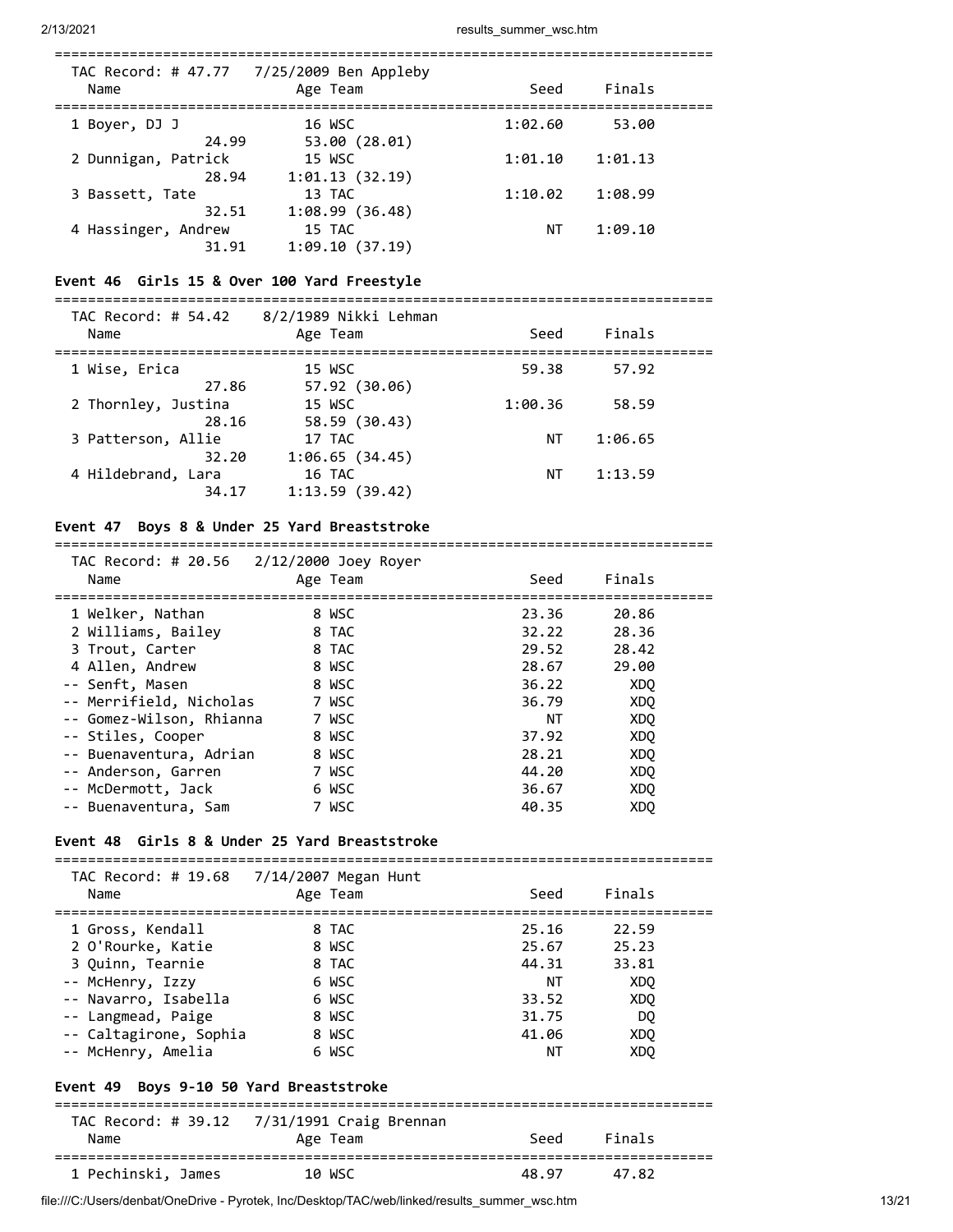| 22.10              | 47.82 (25.72) |       |       |
|--------------------|---------------|-------|-------|
| 2 Granholm, Egan   | 10 WSC        | 49.10 | 50.45 |
| 23.65              | 50.45 (26.80) |       |       |
| 3 Ports, Jack      | 10 TAC        | 54.44 | 53.09 |
| 25.08              | 53.09 (28.01) |       |       |
| 4 Williams, Keagan | 10 TAC        | 59.11 | 56.64 |
| 26.84              | 56.64 (29.80) |       |       |

#### **Event 50 Girls 9-10 50 Yard Breaststroke**

===============================================================================

| TAC Record: # 38.00  | $1/17/2010$ Megan Hunt, TAC |         |                 |  |
|----------------------|-----------------------------|---------|-----------------|--|
| Name                 | Age Team                    | Seed    | Finals          |  |
| 1 Stell, Julia       | 10 TAC                      | 43.78   | 41.65           |  |
| 19.22                | 41.65 (22.43)               |         |                 |  |
| 2 Woods, Jianna      | 9 WSC                       | 46.65   | 46.66           |  |
| 21.44                | 46.66 (25.22)               |         |                 |  |
| 3 Ohl, Sydney        | 9 WSC                       | 48.98   | 47.62           |  |
| 23.20                | 47.62 (24.42)               |         |                 |  |
| 4 Lonergan, Megan    | 9 TAC                       | 55.30   | 53.56           |  |
| 25.95                | 53.56 (27.61)               |         |                 |  |
| -- Arcieri, Mia      | 10 WSC                      | 1:35.04 | XD <sub>0</sub> |  |
| 42.32                | DQ (52.71)                  |         |                 |  |
| -- Thornley, Lily    | 9 WSC                       | 1:51.61 | XDO             |  |
| 50.21                | DQ (57.72)                  |         |                 |  |
| -- Poff, Hannah      | 10 WSC                      | 57.30   | XDO             |  |
| 25.36                | DQ(32.13)                   |         |                 |  |
| -- Stiles, Brannigan | 9 WSC                       | ΝT      | XDO             |  |
| 29.57                | DQ (35.46)                  |         |                 |  |
|                      |                             |         |                 |  |

### **Event 51 Boys 11-12 50 Yard Breaststroke**

| $1AC$ $NECO1$ $U.$ $H$ $J1.70$<br>Name | ULLOW LACK OIPSON<br>Age Team | Seed  | Finals |  |
|----------------------------------------|-------------------------------|-------|--------|--|
| 1 Peters, Matthew                      | 11 TAC                        | 40.84 | 38.30  |  |
| 17.71                                  | 38.30 (20.59)                 |       |        |  |
| 2 Smolinski, Jasin                     | 12 WSC                        | 40.20 | 39.95  |  |
| 18.26                                  | 39.95 (21.69)                 |       |        |  |
| 3 Golden, Adam                         | 11 WSC                        | 41.51 | 41.76  |  |
| 19.14                                  | 41.76 (22.62)                 |       |        |  |
| -- Druck, Liam                         | 11 TAC                        | ΝT    | DO.    |  |
| 37.69                                  | DO $(38.11)$                  |       |        |  |

# **Event 52 Girls 11-12 50 Yard Breaststroke**

| Name                        | TAC Record: # 35.36 2/12/2011 Megan Hunt, TAC<br>Age Team | Seed  | Finals |  |
|-----------------------------|-----------------------------------------------------------|-------|--------|--|
| 1 Hunt, Katie<br>17.16      | 12 TAC<br>36.99 (19.83)                                   | 37.20 | 36.99  |  |
| 2 Marston, Araby<br>17.59   | 11 WSC<br>38.21 (20.62)                                   | 39.28 | 38.21  |  |
| 3 Jacobson, Kelsey<br>20.07 | 12 WSC<br>43.03 (22.96)                                   | 42.88 | 43.03  |  |
| 4 Ouinn, Mattison<br>22.87  | 11 TAC<br>47.97 (25.10)                                   | 48.87 | 47.97  |  |

# **Event 53 Boys 13-14 50 Yard Breaststroke**

| Name           | Age Team | Seed  | Finals |  |
|----------------|----------|-------|--------|--|
| 1 Wertz, Grant | 13 WSC   | 30.60 | 31.03  |  |
| 2 Fryar, Aidan | 14 TAC   | ΝT    | 37.85  |  |

file:///C:/Users/denbat/OneDrive - Pyrotek, Inc/Desktop/TAC/web/linked/results\_summer\_wsc.htm 14/21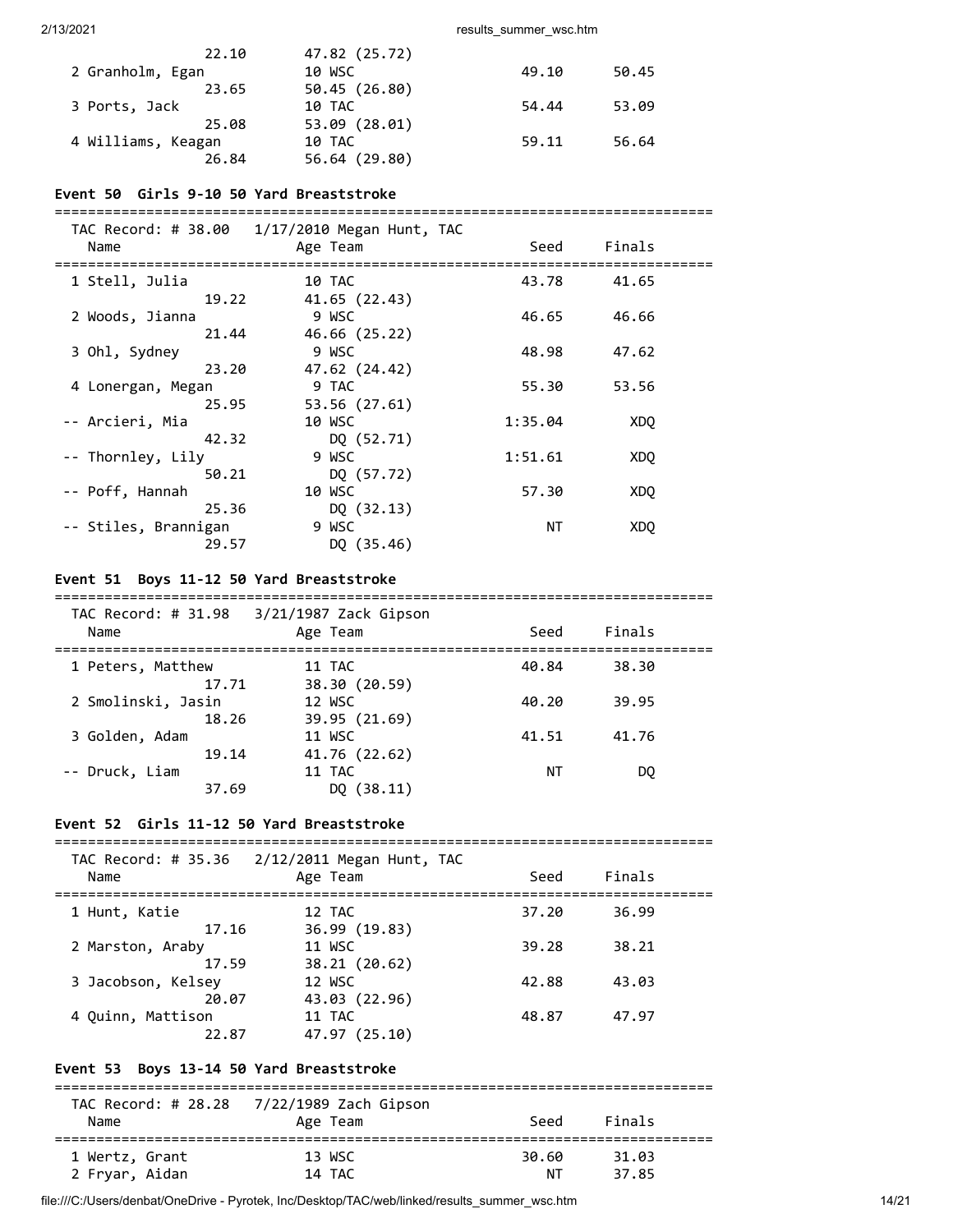| 17.39              | 37.85 (20.46) |       |        |
|--------------------|---------------|-------|--------|
| 3 Figdore, Matthew | 14 WSC        | 41.98 | 40.62  |
| 19.38              | 40.62 (21.24) |       |        |
| 4 Orndorff, Seth   | 14 TAC        | ΝT    | 42.18  |
| 19.29              | 42.18 (22.89) |       |        |
| -- Scrivani, Nicco | 13 WSC        | 43.80 | X42.86 |
| 19.08              | 42.86 (23.78) |       |        |
| -- Key, Greyson    | 13 WSC        | ΝT    | XDO    |
| 23.86              | DQ (28.23)    |       |        |
| -- Lear, Michael   | 13 WSC        | ΝT    | XDO    |
| 24.51              | DO (31.84)    |       |        |
|                    |               |       |        |

#### **Event 54 Girls 13-14 50 Yard Breaststroke**

| Name                | TAC Record: # 31.05 7/29/1987 Nikki Lehman<br>Age Team | Seed  | Finals |  |
|---------------------|--------------------------------------------------------|-------|--------|--|
| 1 Woods, Jena       | 14 WSC                                                 | 33.41 | 33.16  |  |
| 16.34               | 33.16 (16.82)                                          |       |        |  |
| 2 Walker, Keelie    | 13 TAC                                                 | 35.91 | 36.13  |  |
| 16.71               | 36.13 (19.42)                                          |       |        |  |
| 3 Balderson, Emma   | 14 WSC                                                 | 38.95 | 40.12  |  |
| 18.43               | 40.12 (21.69)                                          |       |        |  |
| 4 Strickler, Sydnee | 13 TAC                                                 | 43.14 | 41.52  |  |
| 19.38               | 41.52 (22.14)                                          |       |        |  |
| -- Croson, Jenna    | 13 WSC                                                 | ΝT    | X44.77 |  |
| 19.80               | 44.77 (24.97)                                          |       |        |  |
| -- Holt, Allison    | 13 WSC                                                 | ΝT    | X44.87 |  |
| 20.93               | 44.87 (23.94)                                          |       |        |  |

#### **Event 55 Boys 15 & Over 50 Yard Breaststroke**

# ===============================================================================

| Name                                  | TAC Record: # 28.07 7/14/1990 Zach Gipson<br>Age Team | Seed        | Finals         |  |
|---------------------------------------|-------------------------------------------------------|-------------|----------------|--|
| 1 Tate, Mason<br>2 Hensel, Ashton     | 17 WSC<br>17 WSC                                      | 29.88<br>ΝT | 30.44<br>31.22 |  |
| 15.62<br>3 Fryar, Gabe                | 31.22 (15.60)<br>15 TAC                               | NΤ          | 42.70          |  |
| 19.49<br>4 Hassinger, Andrew<br>22.61 | 42.70 (23.21)<br>15 TAC<br>48.47 (25.86)              | NΤ          | 48.47          |  |

### **Event 56 Girls 15 & Over 50 Yard Breaststroke**

| Name                   | TAC Record: # 30.51  7/22/1989 Nikki Lehman<br>Age Team | Seed  | Finals |  |
|------------------------|---------------------------------------------------------|-------|--------|--|
| 1 Marston, Ella        | 15 WSC                                                  | 38.00 | 37.61  |  |
| 17.40                  | 37.61(20.21)                                            |       |        |  |
| 2 Copenheaver, Kirstin | 15 TAC                                                  | ΝT    | 41.13  |  |
| 18.77                  | 41.13 (22.36)                                           |       |        |  |
| 3 Sharp, Taylor        | 14 WSC                                                  | ΝT    | 41.22  |  |
| 18.77                  | 41.22 (22.45)                                           |       |        |  |
| 4 Hildebrand, Lara     | 16 TAC                                                  | ΝT    | 48.29  |  |
| 22.49                  | 48.29 (25.80)                                           |       |        |  |

# **Event 57 Boys 8 & Under 25 Yard Butterfly**

| TAC Record: # 16.21 | 2/5/2011 Matthew Peters, TAC |       |        |  |
|---------------------|------------------------------|-------|--------|--|
| Name                | Age Team                     | Seed  | Finals |  |
| 1 Welker, Nathan    | 8 WSC                        | 19.10 | 17.60  |  |
| 2 Hunt, Reed        | 7 TAC                        | 19.11 | 19.23  |  |
| 3 Allen, Andrew     | 8 WSC                        | 27.97 | 27.28  |  |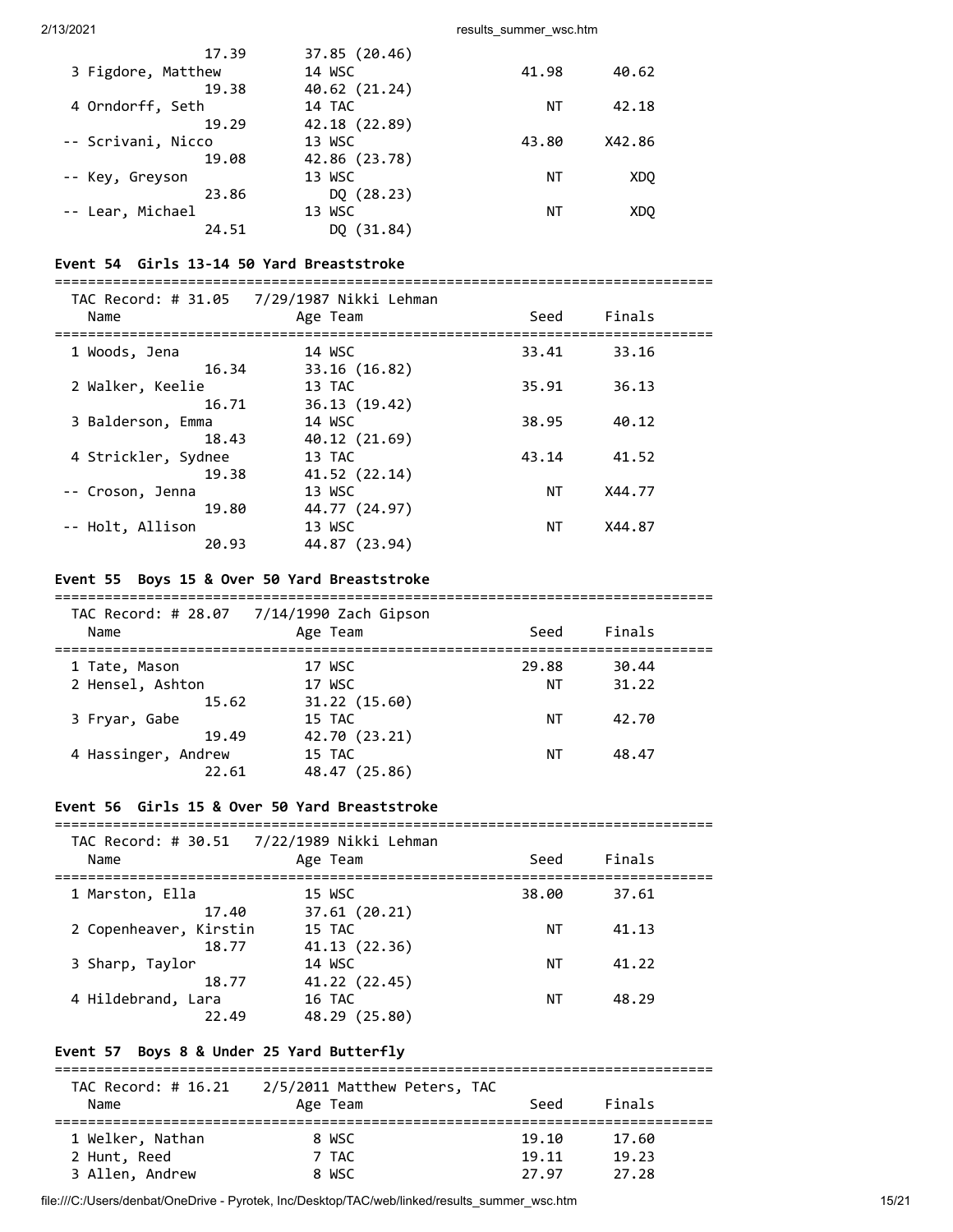### -- Bassett, Rome 8 TAC 28.70 DQ

#### **Event 58 Girls 8 & Under 25 Yard Butterfly**

=============================================================================== TAC Record: # 17.10 6/23/2007 Delaney Gross

| TAC RECORD. $# 17.10 07272007$ Delaney dross<br>Name                                                                                               | Age Team                                                    | Seed                                                  | Finals                                                |  |
|----------------------------------------------------------------------------------------------------------------------------------------------------|-------------------------------------------------------------|-------------------------------------------------------|-------------------------------------------------------|--|
| 1 O'Rourke, Katie<br>2 Neidigh, Brynn<br>3 Shorb, Megan<br>4 Langmead, Paige<br>-- Gomez-Wilson, Rhianna<br>-- Deitch, Rachel N<br>-- Cathell, Ann | 8 WSC<br>7 TAC<br>8 TAC<br>8 WSC<br>7 WSC<br>6 WSC<br>8 WSC | 18.85<br>22.10<br>25.25<br>32.27<br>ΝT<br>ΝT<br>35.24 | 18.31<br>19.67<br>29.08<br>31.05<br>XDO<br>XDO<br>XDO |  |
| -- Isett, Chloe J                                                                                                                                  | 7 WSC                                                       | 41.47                                                 | XD <sub>O</sub>                                       |  |

#### **Event 59 Boys 9-10 50 Yard Butterfly**

===============================================================================

| Name              | Age Team      | Seed    | Finals          |
|-------------------|---------------|---------|-----------------|
|                   |               |         |                 |
| 1 Neidigh, Bryson | 9 TAC         | 36.18   | 38.55           |
| 17.36             | 38.55(21.19)  |         |                 |
| 2 Granholm, Quinn | 10 WSC        | 42.28   | 45.33           |
| 20.30             | 45.33 (25.03) |         |                 |
| 3 Rogers, Blake   | 9 TAC         | ΝT      | 50.54           |
| 22.23             | 50.54 (28.31) |         |                 |
| -- Dore, Evan     | 9 WSC         | 1:00.70 | X57.27          |
| 24.37             | 57.27 (32.90) |         |                 |
| -- Key, Griffin   | 10 WSC        | 1:59.09 | XDO             |
| 38.82             | DQ (47.42)    |         |                 |
| -- Marston, Robby | 9 WSC         | NΤ      | XD <sub>0</sub> |
| 22.06             | DQ(31.16)     |         |                 |
| -- Evers, Sam     | 10 WSC        | 1:23.89 | XD <sub>0</sub> |
| 31.95             | DQ (42.33)    |         |                 |

#### **Event 60 Girls 9-10 50 Yard Butterfly**

| TAC Record: # 33.91<br>Name | $2/7/1999$ Angie Hammond<br>Age Team | Seed  | Finals |  |
|-----------------------------|--------------------------------------|-------|--------|--|
| 1 Trout, Riley E<br>16.03   | 10 TAC<br>34.45 (18.42)              | 36.68 | 34.45  |  |
| 2 Guyer, Sophia<br>16.56    | 10 TAC<br>34.65 (18.09)              | 37.10 | 34.65  |  |
| 3 Welker, Sydney<br>16.11   | 10 WSC<br>34.71 (18.60)              | 36.18 | 34.71  |  |
| -- Miller, Hannah<br>21.08  | 10 WSC<br>DO (25.93)                 | 48.72 | DO.    |  |

===============================================================================

#### **Event 61 Boys 11-12 50 Yard Butterfly**

| TAC Record: # 26.49<br>Name | 6/20/1987 Greg Gipson<br>Age Team | Seed  | Finals |  |
|-----------------------------|-----------------------------------|-------|--------|--|
| 1 Dunnigan, Joel<br>18.04   | 11 WSC<br>37.72 (19.68)           | 36.81 | 37.72  |  |
| 2 Rogers, Charles<br>17.94  | 11 TAC<br>39.19 (21.25)           | 41.11 | 39.19  |  |
| 3 Lonergan, Devon<br>18.06  | 12 TAC<br>39.30 (21.24)           | 39.61 | 39.30  |  |
| 4 Dore, Justin<br>22.88     | 11 WSC<br>53.13(30.25)            | 54.05 | 53.13  |  |

#### **Event 62 Girls 11-12 50 Yard Butterfly**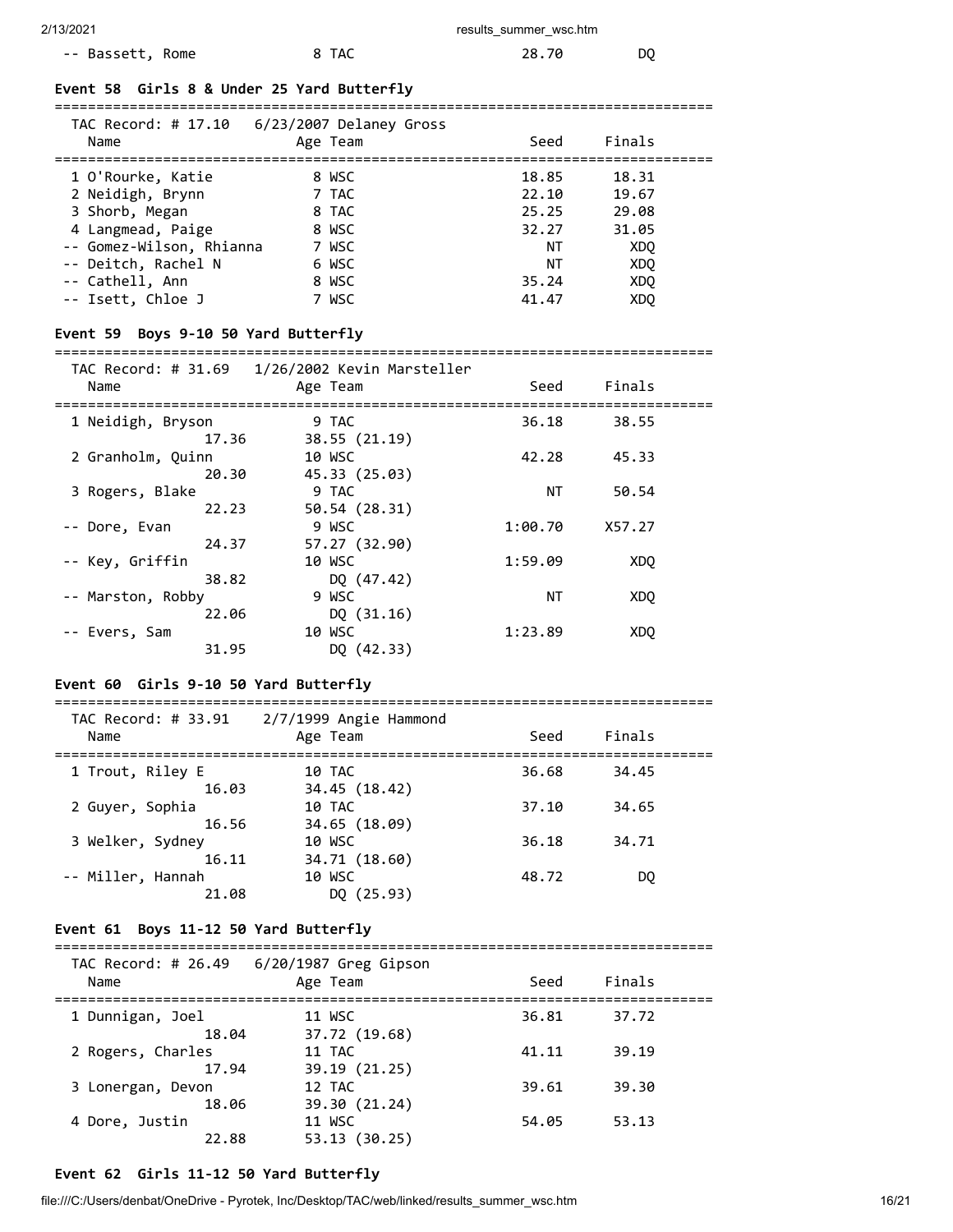| Name                 | Age Team      | Seed  | Finals          |
|----------------------|---------------|-------|-----------------|
| 1 Stein, Rachel      | 12 TAC        | 30.10 | 29.85#          |
| 2 Hoover, Sydney     | 12 WSC        | 30.79 | 30.52           |
| 3 Lowe, Gillian      | 12 WSC        | 33.97 | 33.00           |
| 15.60                | 33.00 (17.40) |       |                 |
| 4 Abel, Maddy        | 12 TAC        | 33.05 | 34.67           |
| 16.17                | 34.67 (18.50) |       |                 |
| -- Sharp, Hailey     | 12 WSC        | 37.63 | X37.08          |
| 16.49                | 37.08 (20.59) |       |                 |
| -- Ronald, Kathleen  | 11 WSC        | 57.95 | XD <sub>0</sub> |
| 25.47                | DQ (32.77)    |       |                 |
| -- Myers, Taylar     | 11 WSC        | ΝT    | <b>XDQ</b>      |
| 30.69                | DQ (39.21)    |       |                 |
| -- Rinehart, Natalie | 9 WSC         | 51.76 | XDO             |
| 22.00                | DQ (27.40)    |       |                 |

### **Event 63 Boys 13-14 50 Yard Butterfly**

| TAC Record: # 25.15<br>Name                             | 7/2/1988 Greg Gipson<br>Age Team         | Seed                 | Finals                  |  |
|---------------------------------------------------------|------------------------------------------|----------------------|-------------------------|--|
| 1 Hill, Spencer<br>2 Polli, Nicholos<br>3 Golden, Trent | 14 WSC<br>13 WSC<br>14 TAC               | 26.00<br>ΝT<br>35.08 | 25.74<br>30.90<br>31.95 |  |
| 15.57<br>4 Alwine-Frank, Raven<br>15.64                 | 31.95 (16.38)<br>13 TAC<br>34.59 (18.95) | 34.50                | 34.59                   |  |

### **Event 64 Girls 13-14 50 Yard Butterfly**

| TAC Record: # $28.61$ $8/2/1989$ Leslie Lear<br>Name | Age Team      | Seed  | Finals |  |
|------------------------------------------------------|---------------|-------|--------|--|
| 1 Wise, Isabella                                     | 13 WSC        | 32.60 | 31.50  |  |
| 2 Zortman, Cara Sue                                  | 14 TAC        | 33.86 | 31.81  |  |
| 3 Park, Katelyn                                      | 14 WSC        | 32.39 | 32.05  |  |
| 4 Suarez, Havannah                                   | 14 TAC        | ΝT    | 38.87  |  |
| 17.51                                                | 38.87 (21.36) |       |        |  |
| -- Holt, Allison                                     | 13 WSC        | ΝT    | X35.76 |  |
| 16.66                                                | 35.76 (19.10) |       |        |  |
| -- DeStefano, Kaitlyn                                | 13 WSC        | ΝT    | X35.82 |  |
| 16.12                                                | 35.82 (19.70) |       |        |  |
| -- Cuffaro, Reese                                    | 14 WSC        | ΝT    | X35.85 |  |
| 16.40                                                | 35.85 (19.45) |       |        |  |

#### **Event 65 Boys 15 & Over 50 Yard Butterfly**

=============================================================================== TAC Record: # 24.70 7/25/2009 Ben Appleby

| Name                                       | THE RECOT $\alpha$ , $\pi$ $2\pi$ , $\sigma$ $\gamma$ $2\pi$ $2\pi$ $2\sigma$<br>Age Team | Seed           | Finals         |
|--------------------------------------------|-------------------------------------------------------------------------------------------|----------------|----------------|
| 1 Stauffer, Corey<br>2 Brockway, Noah      | 17 WSC<br>16 WSC                                                                          | 25.12<br>25.83 | 24.90<br>25.96 |
| -- Smith, Sean<br>21.50                    | 13 TAC<br>DQ(25.01)                                                                       | ΝT             | DQ.            |
| -- Fryar, Gabe<br>17.45                    | 15 TAC<br>DO $(20.16)$                                                                    | ΝT             | DO.            |
| Event 66 Girls 15 & Over 50 Yard Butterfly |                                                                                           |                |                |
|                                            | TAC Record: # 27.22 7/22/1989 Nikki Lehman                                                |                |                |

| Namu |  |  |
|------|--|--|
| ---  |  |  |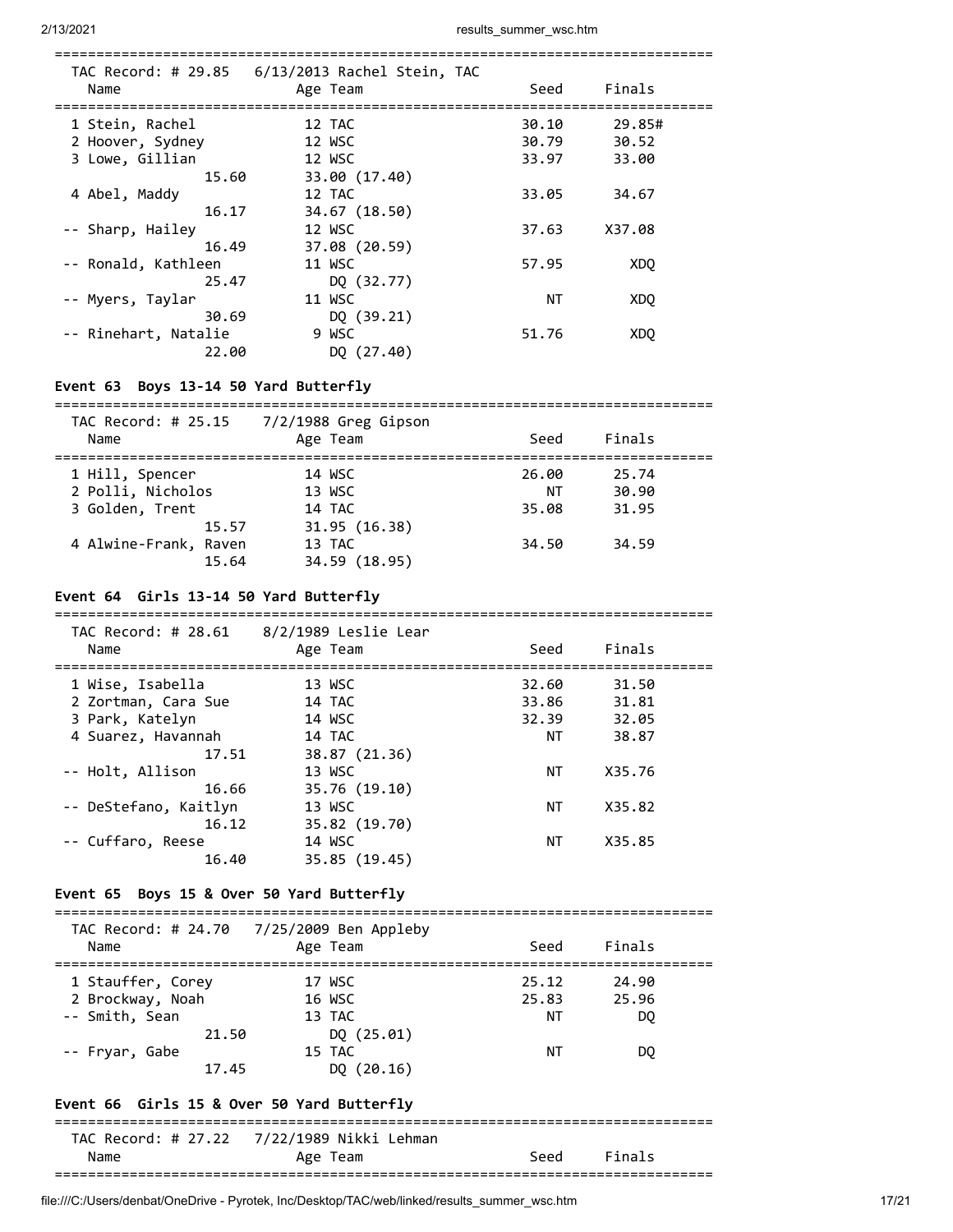| 2/13/2021                                         |                             | results_summer_wsc.htm                                |         |  |
|---------------------------------------------------|-----------------------------|-------------------------------------------------------|---------|--|
|                                                   |                             |                                                       |         |  |
| 1 Casolo, Julia                                   | 17 WSC                      | 29.13                                                 | 28.69   |  |
| 2 Gonzalez, Mikaelie                              | 15 WSC                      | 28.73                                                 | 29.10   |  |
| 3 Smith, Carsyn                                   | 15 TAC                      | ΝT                                                    | 32.28   |  |
| 15.70                                             | 32.28 (16.58)               |                                                       |         |  |
| 4 Patterson, Allie                                | 17 TAC                      | NT                                                    | 36.70   |  |
| 16.87                                             | 36.70 (19.83)               |                                                       |         |  |
| Event 67 Boys 8 & Under 100 Yard Freestyle Relay  |                             |                                                       |         |  |
|                                                   |                             |                                                       |         |  |
| TAC Record: # 1:05.94 2/15/1992                   |                             |                                                       |         |  |
|                                                   |                             | D. Mead, J. Lloyd, R. Ness, J. Kochenour              |         |  |
| Team                                              |                             | Seed                                                  | Finals  |  |
|                                                   |                             |                                                       |         |  |
| 1 Trojan Aquatic Club                             | 'A'                         | 1:14.99                                               | 1:20.74 |  |
| 1) Bassett, Rome 8                                |                             | 2) Sanders, Hayden 8                                  |         |  |
| 3) Williams, Bailey 8                             |                             | 4) Hunt, Reed 7                                       |         |  |
| 44.44                                             | 1:20.74(36.30)              |                                                       |         |  |
| 2 Wildcat Swim Club<br>'A'                        |                             | 1:10.39                                               | 1:30.09 |  |
| 1) Senft, Masen 8                                 |                             | 2) Tate, Hunter 8                                     |         |  |
| 3) Bates, Benjamin 8                              |                             | 4) Neutzel, Lawson 8                                  |         |  |
| 45.00                                             | 1:30.09 (45.09)             |                                                       |         |  |
| 3 Wildcat Swim Club<br>'B'                        |                             | ΝT                                                    | 1:48.61 |  |
| 1) Buenaventura, Sam 7                            |                             | 2) Stiles, Cooper 8                                   |         |  |
| 3) Merrifield, Nicholas 7                         |                             | 4) Buenaventura, Adrian 8                             |         |  |
| 1:03.16                                           | 1:48.61(45.45)              |                                                       |         |  |
| 4 Trojan Aquatic Club                             | 'B'                         | <b>NT</b>                                             | 1:51.29 |  |
| 1) Goldstein, Braydon 7                           |                             | 2) Fryar, Cyrus 7                                     |         |  |
|                                                   |                             | 4) Heiland, Aydan 8                                   |         |  |
| 3) Trout, Carter 8                                |                             |                                                       |         |  |
|                                                   | 50.11 1:51.29 (1:01.18)     |                                                       |         |  |
|                                                   |                             |                                                       |         |  |
| Event 68 Girls 8 & Under 100 Yard Freestyle Relay |                             |                                                       |         |  |
|                                                   |                             |                                                       |         |  |
| TAC Record: # 1:10.35                             | 2/10/2007                   |                                                       |         |  |
|                                                   |                             |                                                       |         |  |
|                                                   |                             | K. Copenheaver, C. Zortman, D. Gross, C. Gross        |         |  |
| Team                                              |                             | Seed                                                  | Finals  |  |
|                                                   |                             |                                                       |         |  |
| 1 Trojan Aquatic Club                             | 'A'                         | 54.78                                                 | 1:22.80 |  |
| 1) Neidigh, Brynn 7                               |                             | 2) Quinn, Tearnie 8                                   |         |  |
| 3) Gross, Kendall 8                               |                             | 4) Shorb, Megan 8                                     |         |  |
| 42.83                                             | 1:22.80(39.97)              |                                                       |         |  |
| 2 Wildcat Swim Club 'A'                           |                             | 1:04.57                                               | 1:35.62 |  |
| 1) Caltagirone, Sophia 8                          |                             | 2) Cathell, Ann 8                                     |         |  |
| 3) Langmead, Paige 8                              |                             | 4) O'Rourke, Katie 8                                  |         |  |
| 55.31                                             | 1:35.62(40.31)              |                                                       |         |  |
| 3 Trojan Aquatic Club                             | 'B'                         | NT                                                    | 1:40.90 |  |
|                                                   |                             |                                                       |         |  |
| 1) Abel, Lauren 7                                 |                             | 2) Adams, Isabella 8                                  |         |  |
| 3) Delgado, Olivia 7                              |                             | 4) Miller, Vanessa 8                                  |         |  |
| 55.09                                             | 1:40.90(45.81)              |                                                       |         |  |
| 4 Wildcat Swim Club 'B'                           |                             | <b>NT</b>                                             | 2:17.72 |  |
| 1) Trumble, Addie 7                               |                             | 2) Gomez-Wilson, Rhianna 7                            |         |  |
| 3) Navarro, Isabella 6                            |                             | 4) Isett, Chloe J 7                                   |         |  |
|                                                   | $1:20.63$ $2:17.72$ (57.09) |                                                       |         |  |
|                                                   |                             |                                                       |         |  |
| Event 69 Boys 9-10 200 Yard Freestyle Relay       |                             |                                                       |         |  |
|                                                   |                             |                                                       |         |  |
|                                                   |                             |                                                       |         |  |
|                                                   |                             | D. Rylee, J. Estlack, C. Brennan, R. Meerstein        |         |  |
| Team                                              |                             | Seed                                                  | Finals  |  |
|                                                   |                             |                                                       |         |  |
| 1 Wildcat Swim Club<br>'A'                        |                             | 2:21.29                                               | 2:18.09 |  |
| 1) Smolinski, Tomek 9                             |                             | 2) Granholm, Egan 10                                  |         |  |
| 3) Granholm, Quinn 10                             |                             | 4) McDermott, Will 10                                 |         |  |
| 34.51                                             |                             | $1:12.44$ (37.93) $1:47.51$ (35.07) $2:18.09$ (30.58) |         |  |
| 2 Trojan Aquatic Club 'A'<br>1) Bassett, Dane 10  |                             | 2:14.98<br>2) Rogers, Blake 9                         | 2:31.34 |  |

file:///C:/Users/denbat/OneDrive - Pyrotek, Inc/Desktop/TAC/web/linked/results\_summer\_wsc.htm 18/21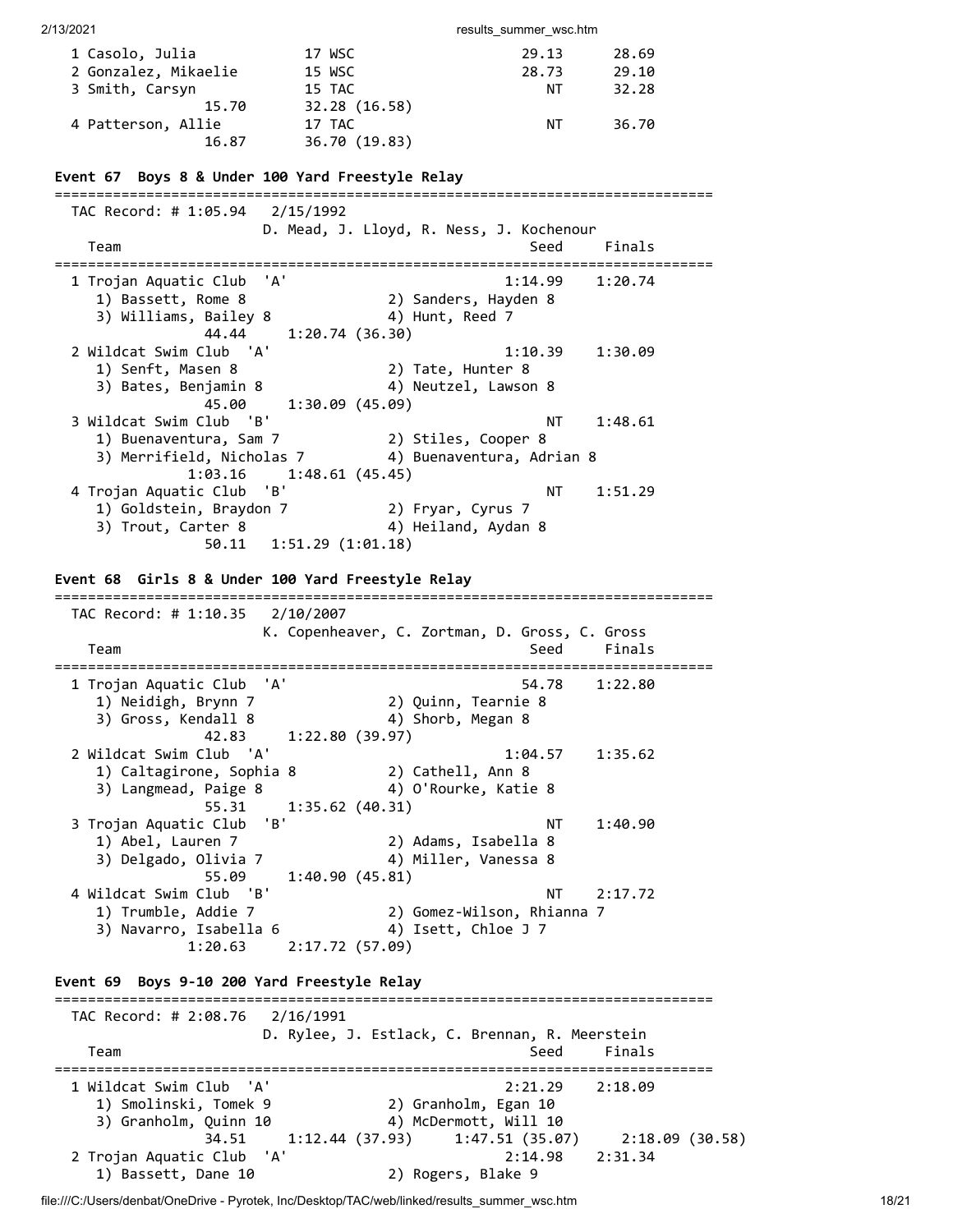2/13/2021 **results** summer wsc.htm 3) Williams, Keagan 10 4) Neidigh, Bryson 9 34.81 1:16.03 (41.22) 1:55.13 (39.10) 2:31.34 (36.21) 3 Wildcat Swim Club 'B' 1) Dore, Evan 9 2) Humes, Zachary 10 3) Fimiani, Luca 9 4) Pechinski, James 10 39.83 1:31.54 (51.71) 2:18.54 (47.00) 2:54.96 (36.42) **Event 70 Girls 9-10 200 Yard Freestyle Relay** =============================================================================== TAC Record: # 2:07.41 7/25/2009 Trojan Aquatic Club M. Hunt, D. Gross, C. Zortman, C. Gross Team Seed Finals =============================================================================== 1 Trojan Aquatic Club 'A' 2:16.48 2:13.03 1) Hunt, Savannah 9 2) Lonergan, Megan 9 3) Stell, Julia 10 4) Trout, Riley E 10 37.88 1:08.81 (30.93) 1:40.80 (31.99) 2:13.03 (32.23) 2 Wildcat Swim Club 'A' 2:07.46 2:14.57 1) Woods, Jianna 9 2) Ohl, Sydney 9 3) Brockway, Langley 9 4) Welker, Sydney 10 34.54 1:08.00 (33.46) 1:43.30 (35.30) 2:14.57 (31.27) 3 Wildcat Swim Club 'B' NT 2:45.10 1) Rinehart, Natalie 9 2) Miller, Hannah 10<br>3) Miller, Kristen 10 4) Locondro, Marissa 10 3) Miller, Kristen 10 4) Locondro, Marissa 10 40.90 1:24.69 (43.79) 2:06.39 (41.70) 2:45.10 (38.71) -- Wildcat Swim Club 'C' NT X3:11.37 1) Arcieri, Mia 10 2) Kramer, Myckenzie 10<br>3) Poff, Hannah 10 4) Raine, Rachel 10 3) Poff, Hannah 10 4) Raine, Rachel 10 56.08 1:45.45 (49.37) 2:01.78 (16.33) 3:11.37 (1:09.59) -- Wildcat Swim Club 'D' NT X3:38.57 1) Trumble, Samantha 9 2) Cunningham, Georgia 9 3) Thornley, Lily 9 4) McHenry, Sophia 9 44.17 1:56.63 (1:12.46) 2:51.45 (54.82) 3:38.57 (47.12) **Event 71 Boys 11-12 200 Yard Freestyle Relay** =============================================================================== TAC Record: # 1:50.12 3/21/1987 G. Gipson, Z. Gipson, A. Guyer, A. Lutz Team Seed Finals =============================================================================== 1 Wildcat Swim Club 'A' 1:50.64 2:03.42 1) Smolinski, Jasin 12 2) Golden, Adam 11 3) Dunnigan, Joel 11 4) Wise, William 12 31.40 1:03.10 (31.70) 1:35.30 (32.20) 2:03.42 (28.12) 2 Trojan Aquatic Club 'A' 2:01.12 2:05.64 1) Lonergan, Devon 12 2) Peters, Matthew 11<br>3) Rogers, Charles 11 4) Zortman, CJ 11 3) Rogers, Charles 11 4) Zortman, CJ 11 31.05 1:01.16 (30.11) 1:34.51 (33.35) 2:05.64 (31.13) 3 Wildcat Swim Club 'B' NT 2:24.58 1) Smick, Justin 11 2) Dore, Justin 11 3) Bates, Wesley 12 4) Cornish, William 12 36.01 1:14.22 (38.21) 1:49.14 (34.92) 2:24.58 (35.44) **Event 72 Girls 11-12 200 Yard Freestyle Relay** =============================================================================== TAC Record: # 1:54.75 2/22/1997 C. Krebs, A. Cluck, Alyson Hammond, L. Billet Team Seed Finals =============================================================================== 1 Wildcat Swim Club 'A' 1:52.82 1:59.43 1) Hoover, Sydney 12 2) Deitch, Kathryn 11

 29.58 1:01.34 (31.76) 1:32.26 (30.92) 1:59.43 (27.17) 2 Wildcat Swim Club 'B' NT 2:09.94 1) Granholm, Kelley 12 2) Marston, Araby 11

3) Lowe, Gillian 12 4) Merrifield, Morgan 12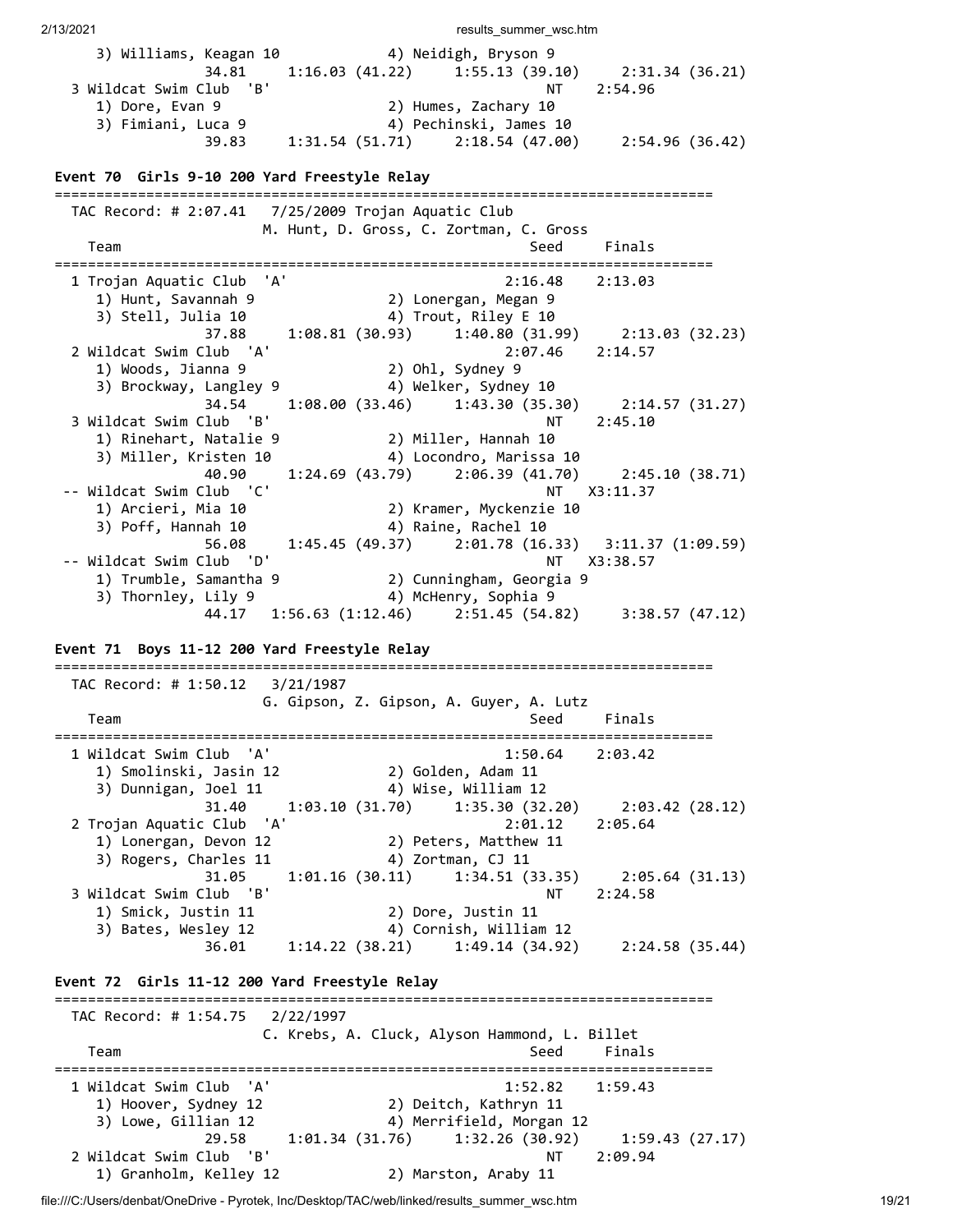2/13/2021 **results** summer wsc.htm 3) McDermott, Maddie 11 (4) Jacobson, Kelsey 12<br>31.89 (33.21) (33.21) (34.18 (34.18 (32.29) (33.21) (33.21) (34.49.94 (32.55) 31.89 1:04.18 (32.29) 1:37.39 (33.21) 2:09.94 (32.55) 3 Trojan Aquatic Club 'A' 1:58.52 2:24.48 1) Quinn, Mattison 11 2) Yingling, Erika 12 3) Fryar, Cajsa 11 4) Hunt, Katie 12 38.32 1:11.10 (32.78) 1:54.38 (43.28) 2:24.48 (30.10) -- Wildcat Swim Club 'E' NT X2:15.03 1) Brockway, Emerson 11 2) Diorio, Julia 11 3) Sharp, Hailey 12 4) Key, Gaitlyn 12 33.98 1:06.15 (32.17) 1:41.72 (35.57) 2:15.03 (33.31) -- Wildcat Swim Club 'F' NT X3:01.56 1) Barlow, Paige 11 2) Balderson, Abbey 11 3) Myers, Taylar 11 4) Simpson, Jocelyn 11 36.98 1:19.20 (42.22) 2:18.96 (59.76) 3:01.56 (42.60) -- Wildcat Swim Club 'C' NT X3:41.85 1) Diorio, Michael 9 2) Marston, Robby 9 3) Thornley, Lily 9 4) Metheny, Christopher 10 59.96 1:15.65 (15.69) 1:31.92 (16.27) 3:41.85 (2:09.93) -- Wildcat Swim Club 'D' NT X3:58.51 1) Evers, Sam 10 2) Willett, Collin 10 3) Key, Griffin 10 4) Tempera, Aidan 9 58.58 1:14.88 (16.30) 1:47.43 (32.55) 3:58.51 (2:11.08) **Event 73 Boys 13-14 200 Yard Freestyle Relay** =============================================================================== TAC Record: # 1:37.22 12/10/1988 A. Guyer, Z. Gipson, G. Gipson, A. Lutz Team Seed Finals =============================================================================== 1 Wildcat Swim Club 'A' 1:40.75 1:38.83 1) Brockway, Logan 13 2) Wertz, Grant 13 3) Stoner, Jake 14  $\hskip1cm$  4) Hill, Spencer 14 25.06 50.73 (25.67) 1:15.66 (24.93) 1:38.83 (23.17) 2 Wildcat Swim Club 'B' NT 1:52.75 1) Jacobson, Patrick 14 2) Scrivani, Dante 14 3) Scrivani, Nicco 13 4) Polli, Nicholos 13 26.36 54.48 (28.12) 1:25.17 (30.69) 1:52.75 (27.58) 3 Trojan Aquatic Club 'B' NT 1:55.03 1) Bassett, Tate 13 2) Patterson, Alex 13 3) Orndorff, Seth 14 4) Fryar, Aidan 14 31.35 58.93 (27.58) 1:28.92 (29.99) 1:55.03 (26.11) 4 Trojan Aquatic Club 'A' 1:55.16 2:00.75 1) Alwine-Frank, Raven 13 2) Smith, Sean 13 3) Golden, Trent 14  $\hskip1cm$  4) Kowalewski, Carter 13 28.77 1:11.57 (42.80) 1:31.63 (20.06) 2:00.75 (29.12) **Event 74 Girls 13-14 200 Yard Freestyle Relay** =============================================================================== TAC Record: # 1:48.02 7/26/1995 M. Hamberger, W. Shaffer, W. Peach, J. Lloyd Team Seed Finals =============================================================================== 1 Wildcat Swim Club 'A' 1:49.34 1:53.39 1) McDermott, Abigail 13 2) Park, Katelyn 14 3) Wise, Isabella 13 4) Woods, Jena 14 28.52 57.20 (28.68) 1:26.29 (29.09) 1:53.39 (27.10) 2 Wildcat Swim Club 'B' NT 1:57.26 1) Pechinski, Ashley 14 2) Sharp, Taylor 14 3) Urbaniak, Emily 14 4) Balderson, Emma 14 28.88 58.30 (29.42) 1:28.59 (30.29) 1:57.26 (28.67) 3 Trojan Aquatic Club 'A' 1:52.92 1:58.53 1) Bowen, Alexis 13 2) Walker, Keelie 13 3) Strickler, Sydnee 13 4) Zortman, Cara Sue 14

file:///C:/Users/denbat/OneDrive - Pyrotek, Inc/Desktop/TAC/web/linked/results\_summer\_wsc.htm 20/21

31.23 59.48 (28.25) 1:30.78 (31.30) 1:58.53 (27.75)

4 Trojan Aquatic Club 'B' NT 2:01.26